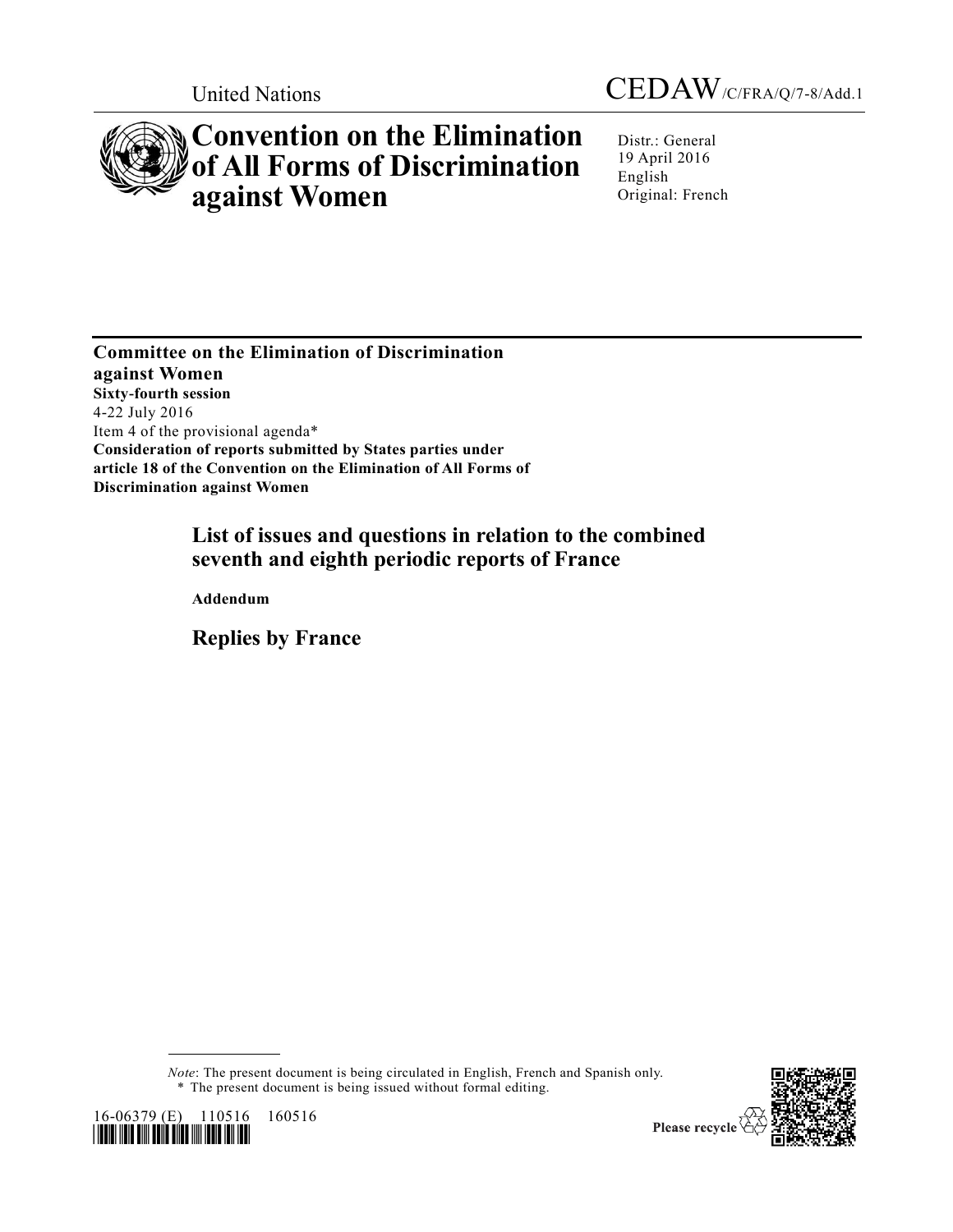## **Constitutional, legislative and institutional framework (Question No. 1)**

**1.1 Information on the current status of implementation of Act No. 2014-873 on substantive equality between women and men, and indicate whether all the planned measures are being implemented and the obstacles overcome**

1. The implementing orders for Act No. 2014-873 of 4 August 2014 on substantive equality between women and men have been issued, in particular those relating to a broader jobs mix and balanced representation on boards of directors. The measures encouraging better sharing of parental responsibilities and a Government guarantee against unpaid alimony have entered into force.

**1.2 Update the information given on the cross-cutting action plan entitled "Third generation of women's rights: towards a society of actual equality", aimed at promoting equality, parity, the protection of women against all forms of violence and the elimination of gender stereotypes (§ 2.3.1-2.3.3) and indicate the human, technical and financial resources allocated for its implementation in the State budget according to the explanation given on gender budgeting (§ 2.3.6)**

2. Ministerial road maps are updated in connection with the annual conferences on equality conducted by the Ministry for Women's Rights along the lines of the budget conferences. A new Interministerial Committee on Women's Rights and Equality between Women and Men (CIDFE) had a restricted format meeting in January 2014 on the subject of professional equality and job mix. It will meet again in 2016.

3. Attached to the annual appropriation act is a cross-cutting policy paper (DPT) drafted by the Ministry entitled "Gender Equality Policy". It lists the actions undertaken and the financial resources allocated by the State to implement that policy. In 2015,  $\epsilon$ 223 million were allocated to it.<sup>1</sup>

#### **1.3 Indicate the results of any assessments conducted, especially of the annual evaluations of the strategic plans for gender equality and the new action priorities adopted with respect to women's rights**

4. Interministerial programs for women's rights and gender equality (PIDFE) which replace the strategic regional plans that ended in  $2012$  — have been drawn up in the regions and departments (11 PDFE were concluded in 2015-2016). This document highlights public and private partners' commitments to equality and mobilizes local partners.<sup>2</sup>

**1.4 Indicate whether lawyers, judges and all other actors of the justice system are systematically trained on the Convention and its Optional Protocol. Indicate whether the Convention has been invoked in courts and, if it has, the number, nature and outcome of the cases**

5. The Convention has been invoked in administrative jurisdictions. The Council of State has ruled on the direct applicability of certain articles (2, 16, 3 and 15).

 $1$  http://www.performance-publique.budget.gouv.fr/sites/performance\_publique/files/ farandole/ressources/2016/pap/pdf/DPT/DPT2016\_egalite\_femmes\_hommes.pdf.

<sup>2</sup> Circular DGCS/B1/2011/258 of 12 September 2011. http://circulaire.legifrance.gouv.fr/ pdf/2011/09/cir\_33798.pdf.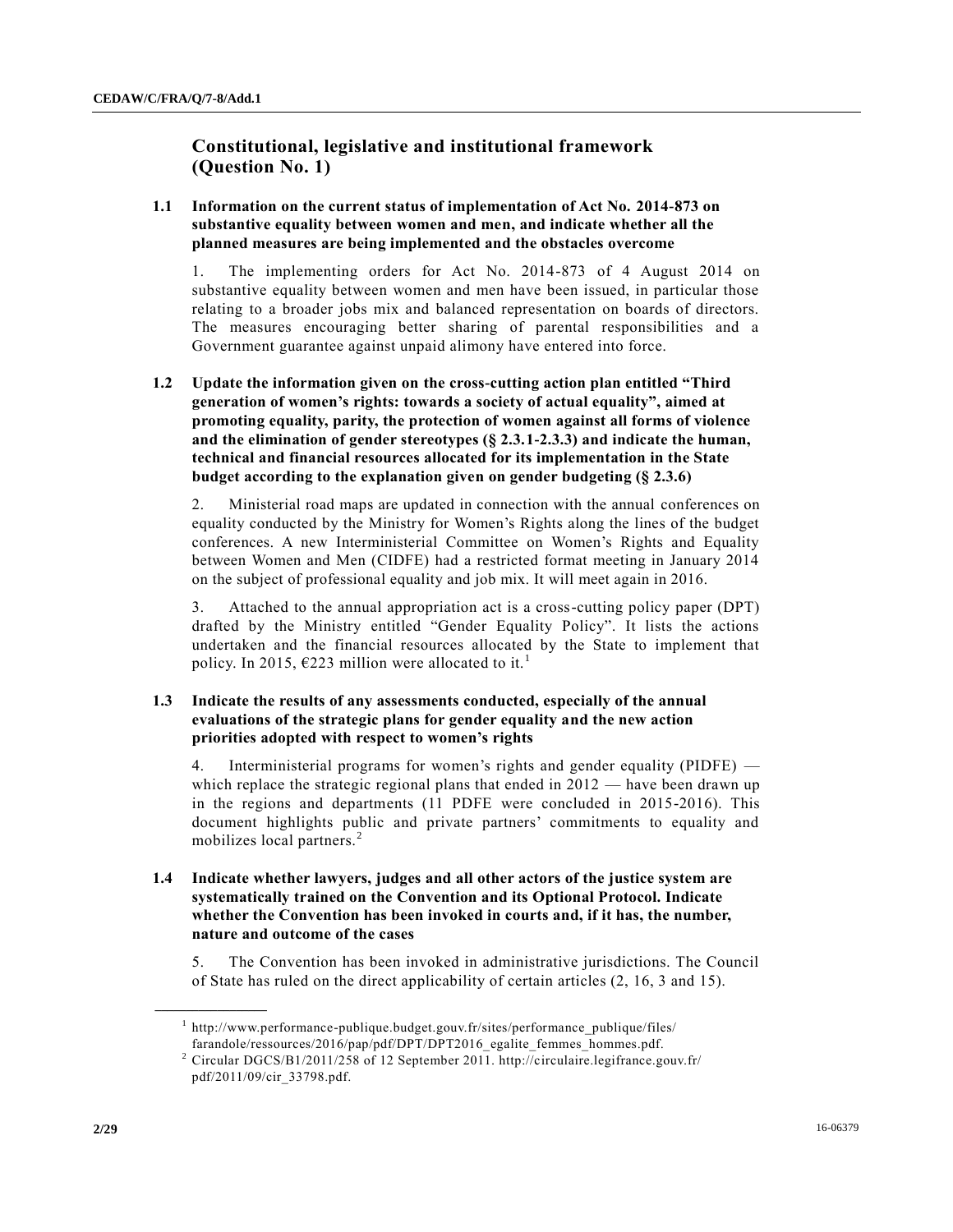6. Training courses for judges on discrimination and workplace harassment mention the Convention.

7. The subject of equality and efforts to combat discrimination is addresse d within the framework of the overall training given to judicial assessors and judges. European seminars on gender equality legislation are held every year (six are scheduled in 2016).

8. A module on efforts to combat stereotypes has been added to the training given to the "new heads of court" (March 2016), before being deployed more extensively.

9. An initial and continuing training module on professional equality, tailored to the liberal practice of the profession of lawyer in Paris, is going to be instit uted at the initiative of the competent bar.

## **Women's access to justice (Question No. 2)**

#### **2.1 Provide information on awareness-raising campaigns and other measures to encourage women to defend their rights and, in particular, bring complaints alleging sex or gender-based discrimination**

10. Following the Act of 6 August 2012 on sexual harassment, new offences were established under the Act of 4 August 2014. Henceforth, it is up to the employer to take "all necessary steps to prevent, put an end to, and punish acts of harassment".<sup>3</sup>

11. Act No. 2015-994 of 17 August 2015 on social dialogue and employment defines the notion of sexist behaviour (*agissement sexiste*), now written into Article L. 1142-2-1 of the Labour Code.

12. To guarantee effective observance of these measures, an important communication mechanism has been set up that involves the establishment of a dedicated website. In the army and in higher education, action plans and new tools have been introduced: a listen-and-support team (THEMIS) in Defence and a *vade mecum* on installing specific harassment prevention and treatment mechanisms in higher education.

13. A draft act on group action and the judicial system, inspired by the views of the Defender of Rights expressed on 31 October 2013, is currently being debated in Parliament.

#### **2.2 Furnish information on the provision of human, technical and financial resources to enable the Defender of Rights to fully exercise his mandate**

14. The budgetary autonomy of the Defender of Rights is guaranteed on terms established in the appropriations act. He is the authorizing officer for the appropriations assigned to him and submits his accounts for inspection by the Audit Office.

15. The Defender has an annual budget of  $\epsilon$ 27.5 million (2015) at his disposal. His office employs 234 officials, who are joined by 400 voluntary delegates nationwide.

 $3$  Act No. 2014-873 of 4 August 2014 on real equality between women and men.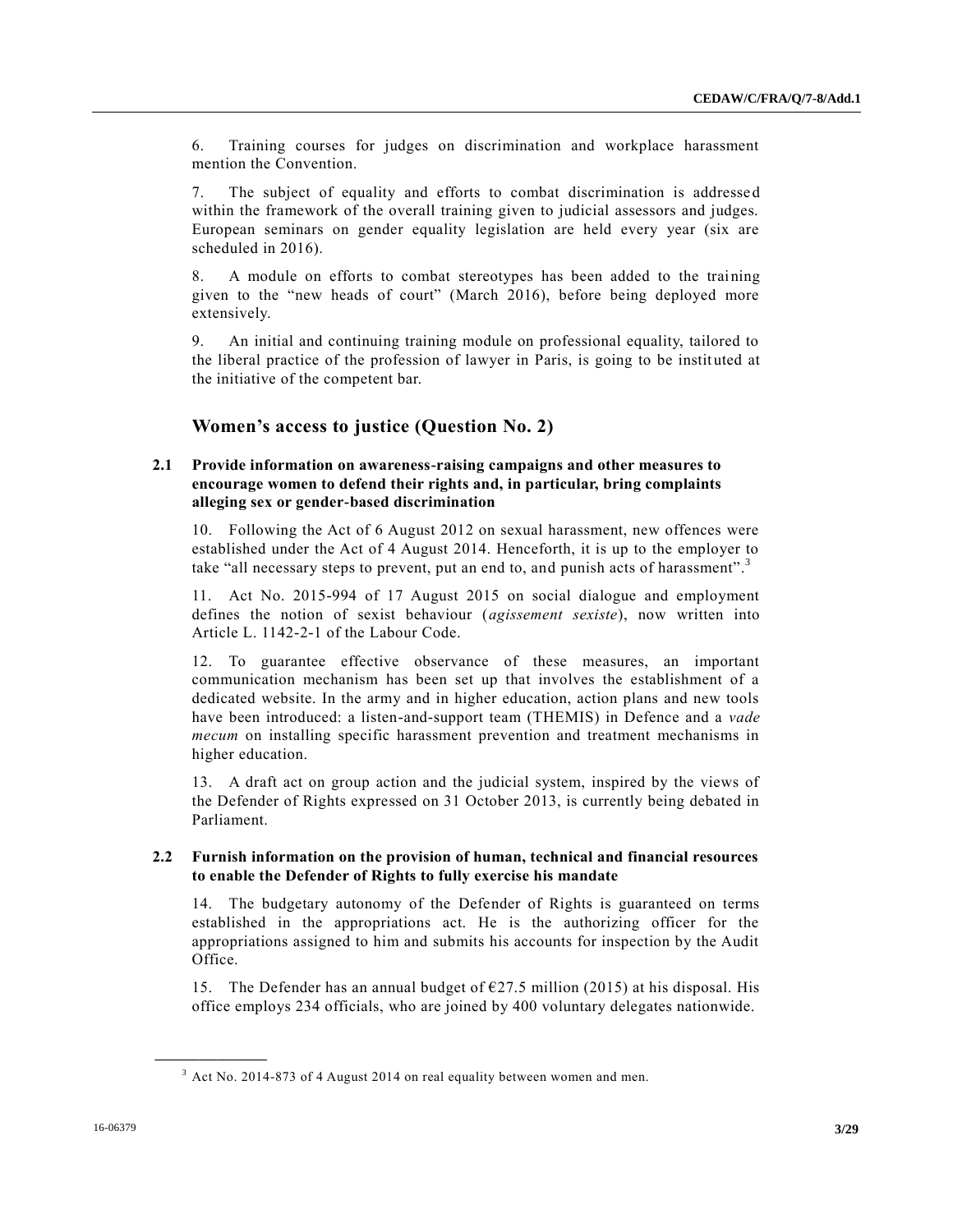#### **2.3 Provide information on the impact of individual recommendations and provision of mediation made to date by the Defender and on the studies conducted and the proposals for legislative reforms suggested, in the field of discrimination against women**

16. In 2014, the Defender of Rights made eight recommendations for reforms, which were taken into account in the Act of 4 August 2014.<sup>4</sup> Three concerned discrimination against women: revision of professional classifications; protection for women and men working under a liberal profession service agreement to take maternity and paternity leave; giving the same family life-related social rights to couples regardless of their legal status. A working group was set up in the Higher Council on Occupational Equality to review branch classifications. The Act of 4 August 2014 extends access to maternity and paternity leave to persons working under service agreements (*collaborateurs*) and their spouses.

#### **2.4 Indicate how women suffering from multiple or intersecting discrimination can bring their claims before administrative or judicial authorities and obtain decisions addressing the grounds on which they are claiming their rights**

17. The victim's complaint and, where applicable, the conviction, may cumulatively encompass several of the motives for discrimination listed in Article 225-1 of the Criminal Code: any distinction applied between natural persons by reason of their origin, sex, pregnancy, physical appearance (…) or their membership or non-membership, true or supposed, of a given ethnic group, nation, race or religion.

18. Added to the above list is discrimination arising when a distinction is applied between persons because they have undergone or have refused to undergo sexual harassment, or have witnessed such harassment.

## **National machinery for the advancement of women (Question No. 3)**

- **3.1 Indicate whether the budget allocated to the national machinery for gender equality (currently a State secretariat in the Ministry for Social Affairs, Health**  and Women's Rights) will remain at around  $625$  million (§ 2.3.3) and the amounts **to be invested by other ministries in gender equality policies and in nationwide efforts to tackle violence against women**
	- 19. A fully-fledged ministry was established on 3 March 2016.

20. The appropriations for Programme 137 "Equality between Woman and Men" amount to  $\epsilon$ 26.96 million (2016). The total outlays of the various ministries contributing to the achievement of that objective are detailed in the annual crosscutting policy paper (DPT) "Equality"<sup>5</sup> ( $\epsilon$ 223 million, 2015, cf. point 1.2).

**\_\_\_\_\_\_\_\_\_\_\_\_\_\_\_\_\_\_** 4 Ibid.

 $5$  http://www.performance-publique.budget.gouv.fr/sites/performance publique/files/ farandole/ressources/2016/pap/pdf/DPT/DPT2016\_egalite\_femmes\_hommes.pdf.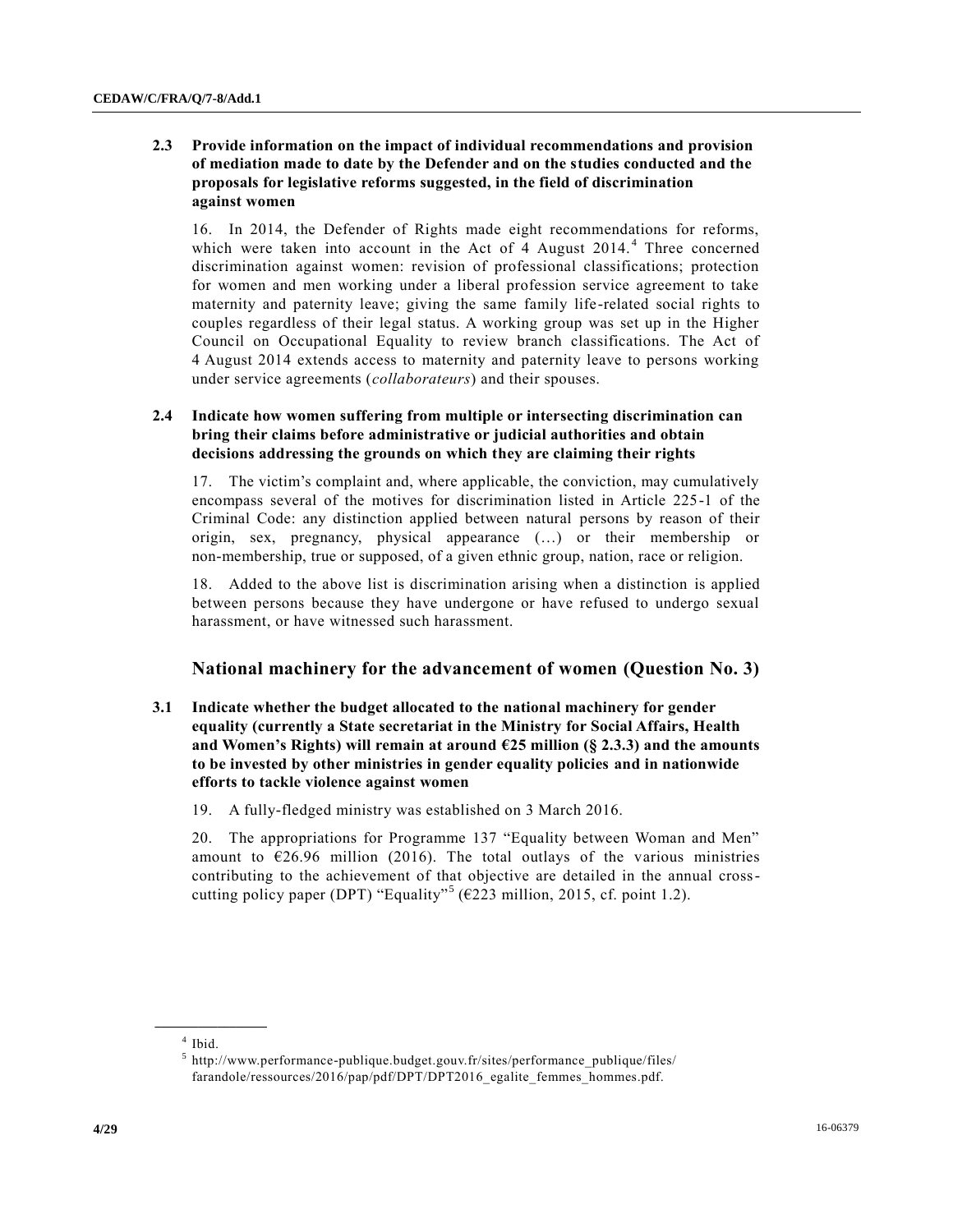#### **3.2 Provide information on the role played by the designated senior officials on the equal rights agenda in each ministry (§ 2.3.5) and indicate whether they have the time and authority necessary to carry out their mission**

21. The job of activating the network of senior officials on the equal rights agenda falls to the Directorate-General for Social Cohesion (DGCS), in which the Director is the Interministerial Delegate on Women's Rights and Equality between Women and Men. Thanks to regular meetings, it is possible to keep track of commitments undertaken in the ministerial road maps, which are updated at the "Equality Conferences", attended by the highest ranking official on gender equality.<sup>6</sup>

22. Senior officials are required to organize meetings in their respective ministries to raise awareness and ensure that gender equality concerns are taken into account in draft law impact studies. They also participate in the seminars and "network days" organized by the DGCS.

#### **3.3 Provide information on measures taken at the central, regional and municipal levels to coordinate the policies and mechanisms to achieve the full and uniform implementation of the Convention throughout the territory of the State party, including overseas territories (§ 1.5.1 and 1.5.2.6)**

23. Overall policy coordination is achieved by promoting a culture of equality, particularly through the Act of 4 August 2014. It is implemented through sectoral plans and the signing of framework agreements, such as the Interministerial Convention for the Equality of Girls and Boys and Women and Men in the Education System of 7 February 2013 or the 2013-2015 Three-Year Convention on Goals for Priority Wards between the Ministry for Women's Rights and the Ministry responsible for the City of 21 May 2013.

24. Locally, coordination is achieved by the network of regional directorates for women's rights in both Metropolitan France and the overseas departments, using the above-mentioned PIDFE tool. In New Caledonia and French Polynesia responsibility for those policies lies with local authorities.

#### **3.4 Provide information on the resources of the High Council for Gender Equality (HCEfh) (§ 2.3.3 and 2.3.5) and of the National Consultative Commission for Human Rights and indicate whether their resources are sufficient for their mandates in the field of gender equality, how duplication of functions between them is avoided and how their advice, opinions and/or recommendations are implemented**

25. At the start of the High Council's second term, on 8 March 2016, the President of the Republic called for its "enshrinement by being written into law", so as to perpetuate it as an institution. In March 2016, the HCEfh presented its 2013 -2015 Activities Report.<sup>7</sup>

26. Resources allocated to the High Council in 2016 total  $\epsilon$ 45,100 ( $\epsilon$ 15,000 in 2014). It employed five staff full time and one half time. It has 72 volunteers.

<sup>&</sup>lt;sup>6</sup> 15 equality conferences were held from October to November 2015.

<sup>7</sup> http://www.haut-conseil-egalite.gouv.fr/stereotypes-et-roles-sociaux/zoom-sur/article/rapport-dactivite-du-hce-2013.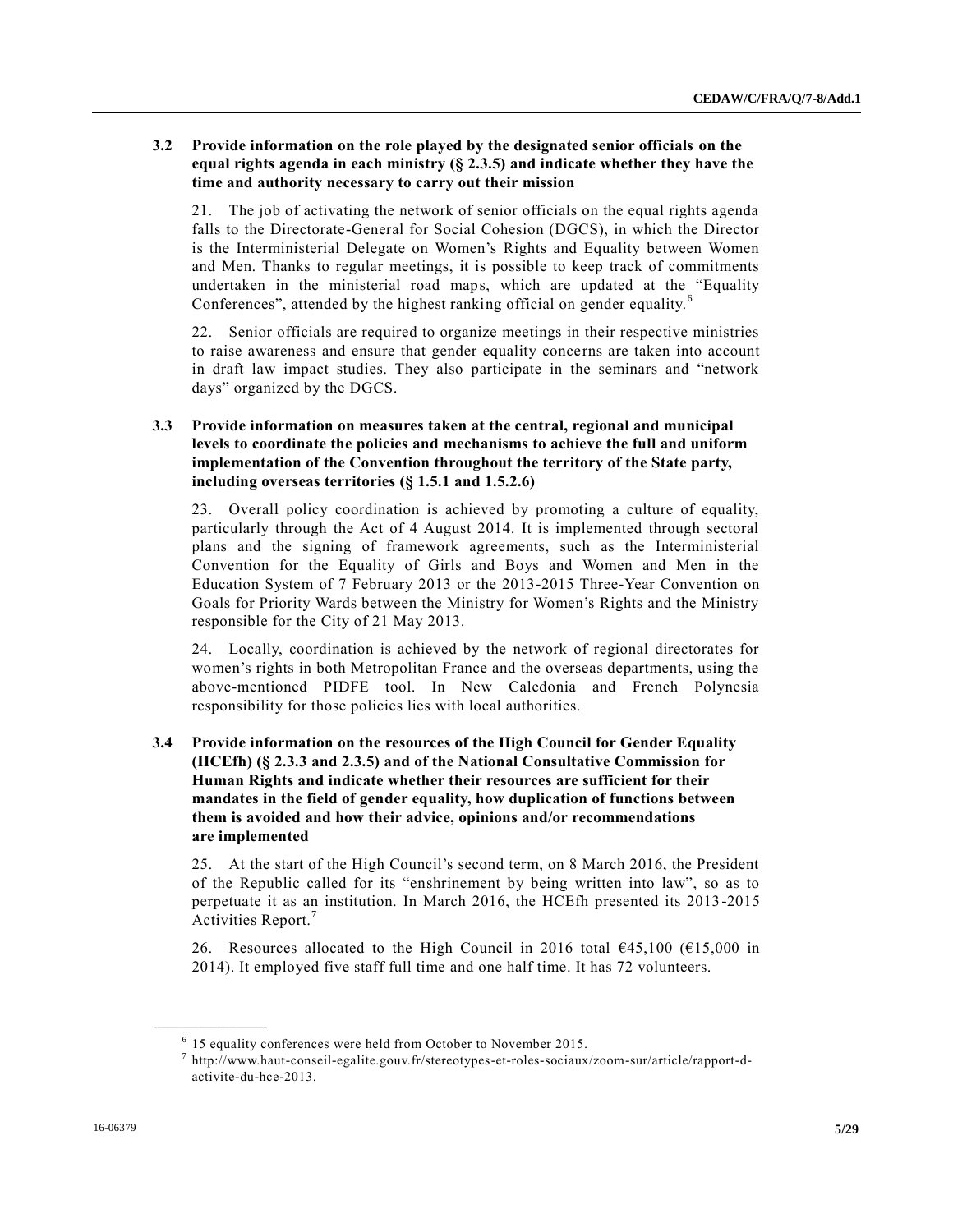27. The appropriation for the National Consultative Commission for Human Rights (CNCDH) for 2016 is  $\epsilon$ 1,119,881, an increase of 26 per cent over the 2014-2016 allocation.

28. Coordination between the High Council and the CNCDH is governed by their rules of procedure.<sup>8</sup>

## **Stereotypes and harmful practices (Question No. 4)**

#### **4.1 Update information on the measures presented in the report (§ 2.4.2.1-2.4.2.5) regarding training, education, awareness-raising and materials to eliminate discriminatory stereotypes in the media, culture, sport, public administration and education, among others**

29. Boosting co-education is one of the three core priorities of the Interministerial Convention of 7 February 2013.<sup>9</sup> Component 2 of the "territories of excellence" experiments, which were extended to all regions in 2016, is part of that effort.

30. The agreements entered into with public media organizations include actions to enhance the way women are depicted on the  $air<sup>10</sup>$  or to once again build equality into the values the media are supposed to defend.<sup>11</sup>

31. The Act of 4 August  $2014^{12}$  contains several provisions aimed at combating sexism, such as replacing stereotyped references appearing in French law with wording that does not discriminate against women or the establishment of a procedure for flagging television programmes that have features that are sexist or degrading for women's image.

#### **4.2 Indicate whether these measures, including the "ABCD of equality" pilot programmes for pupils and the "equality" modules in initial and ongoing training for teachers (§ 2.4.1), have been evaluated and extended to other schools**

32. As a result of the Inspectorate General of National Education (IGEN) <sup>13</sup> report evaluating the "ABCD of Equality" programme, an action plan was set in motion in 2014 based on the production and availability of documentary resources on a dedicated website.<sup>14</sup> An online training platform for teachers was set up in 2015 to supplement academic and training seminars. Equality between girls and boys has been written into in-school education projects.<sup>15</sup>

<sup>8</sup> Decree No. 2013-8 of 3 January 2013 on the establishment of the High Council for Gender Equality and Decree No. 2007-1137 of 26 July 2007 on the composition and workings of the National Consultative Commission for Human Rights.

<sup>&</sup>lt;sup>9</sup> Interministerial Convention for the Equality of Girls and Boys and Women and Men in the Education System of 7 February 2013.

<sup>&</sup>lt;sup>10</sup> Rider to France télévision's Objective and Means Contract, signed in 2013.

<sup>&</sup>lt;sup>11</sup> TV5 Monde's 2014-2016 Strategic Plan.

<sup>&</sup>lt;sup>12</sup> The above-mentioned Act No. 2014-873 of 4 August 2014 on real equality between women and men.

<sup>13</sup> http://www.education.gouv.fr/cid80894/evaluation-du-dispositif-experimental-abcd-de-legalite.html.

<sup>14</sup> http://www.reseau-canope.fr/outils-egalite-filles-garcons.html.

<sup>&</sup>lt;sup>15</sup> Circular No. 2015-003 of 22 January 2015 http://www.education.gouv.fr/pid25535/bulletin\_ officiel.html?cid\_bo=85395.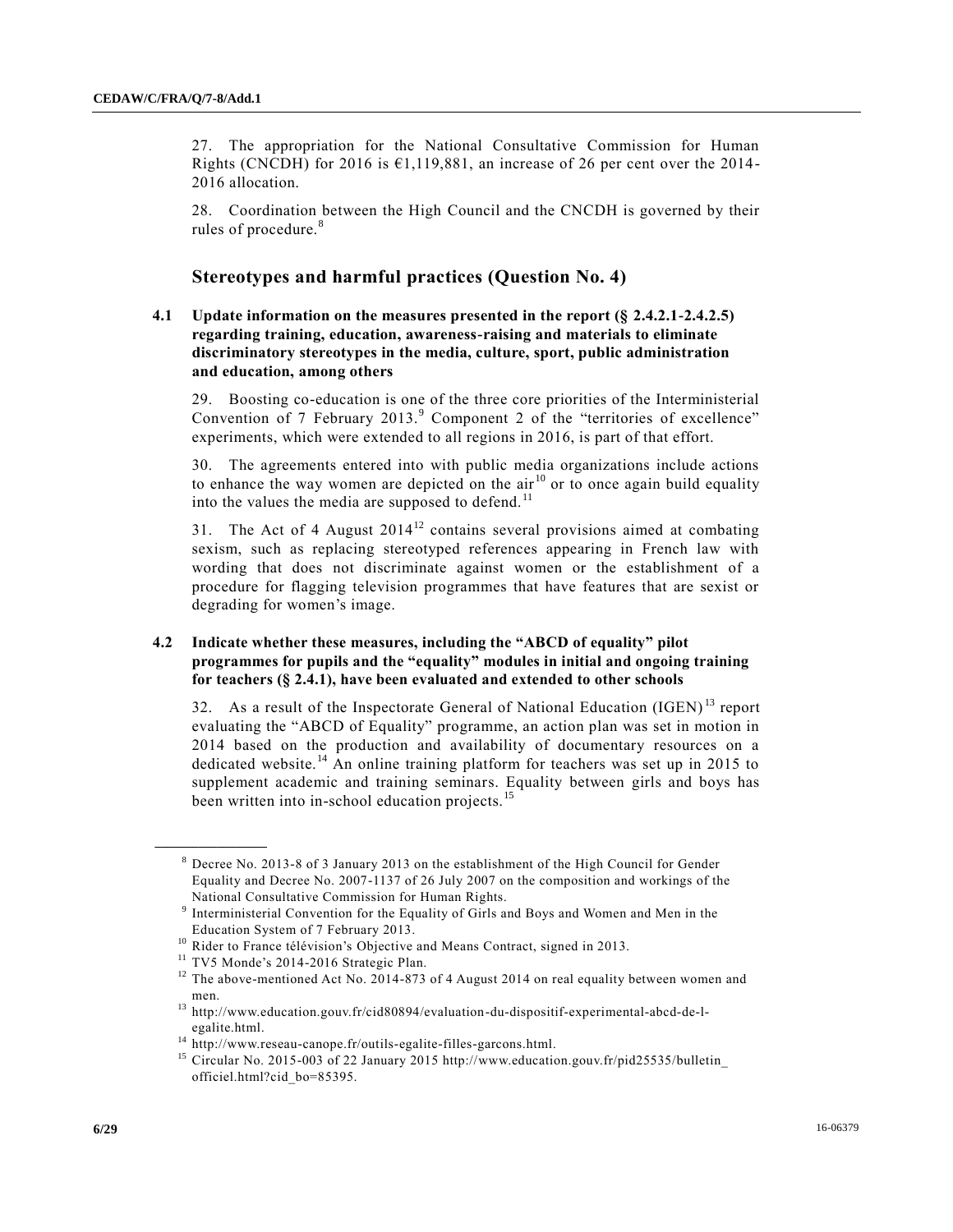33. Equality, the fight against discrimination, analysis of stereotypes are all now written into curricula, be it in the new ethics and civic values teaching programme introduced for all educational levels at the beginning of the 2015 school year, or the levels 2, 3, and 4 (compulsory school age) programmes that will come into effect at the start of the 2016 school year. The National Ministry of Education has approached the national schoolbook publishers union with a view to ensuring that authors have the main materials they need to write schoolbooks addressing the tools available for advancing equality between women and men.

#### **4.3 Provide information on the evaluation of initiatives in the media, culture, sports and public administration, the challenges encountered and the results achieved with regard to changing social attitudes, including those relating to gender-based violence**

34. On 8 March 2016, the Higher Council for the Audiovisual Sector (*Conseil supérieur de l'audiovisuel — CSA*) published initial figures showing a low proportion of women on the air (only 10 out of 40 broadcasting stations reported an equal or higher percentage of women. The rules on sexist advertising are currently being revised.

35. Sports federations are drawing up feminization plans (there were 81 such plans in 2015). Federal observatories of behaviour contrary to sporting values have been established.

#### **4.4 Provide information on measures taken to encourage girls to study non-traditional subjects and to encourage companies to recruit women for non-stereotypical posts**

36. The Government has set a target of achieving the desired gender mix in one third of professions between now and 2025. In addition to the above-mentioned interministerial agreement in the education system, a framework agreement was signed with the Pole Emploi employment centre on 27 April 2015. Incentive mechanisms have been put in place in some sectors, such as the call for projects "to promote and facilitate occupational gender equality and diversity", financed by the European Social Fund  $(630 \text{ million})$ .

37. At 31 December 2015, 57 establishments employing a total of 728,405 people, had received the occupational equality seal of approval, modelled on the diversity seal of approval (*label diversité*) created in 2008.

#### **4.5 Measures taken to address the persistent stereotypical views that affect the position in the labour market, education and public and political life of migrant women, indigenous women in the overseas territories, Roma women and women of immigrant origin**

38. Efforts to combat stereotypes are in line with the Interministerial Agreement on Equality between Girls and Boys and Women and Men in the Education System, 2013-2018.

39. The Interministerial Committee against Racism and Anti-Semitism (DILCRA) was established in February 2012. It is charged with proposing, coordinating and spearheading Government policy against racism and anti-Semitism. It coordinated the drafting of the 2015-2017 action plan against racism and anti-Semitism.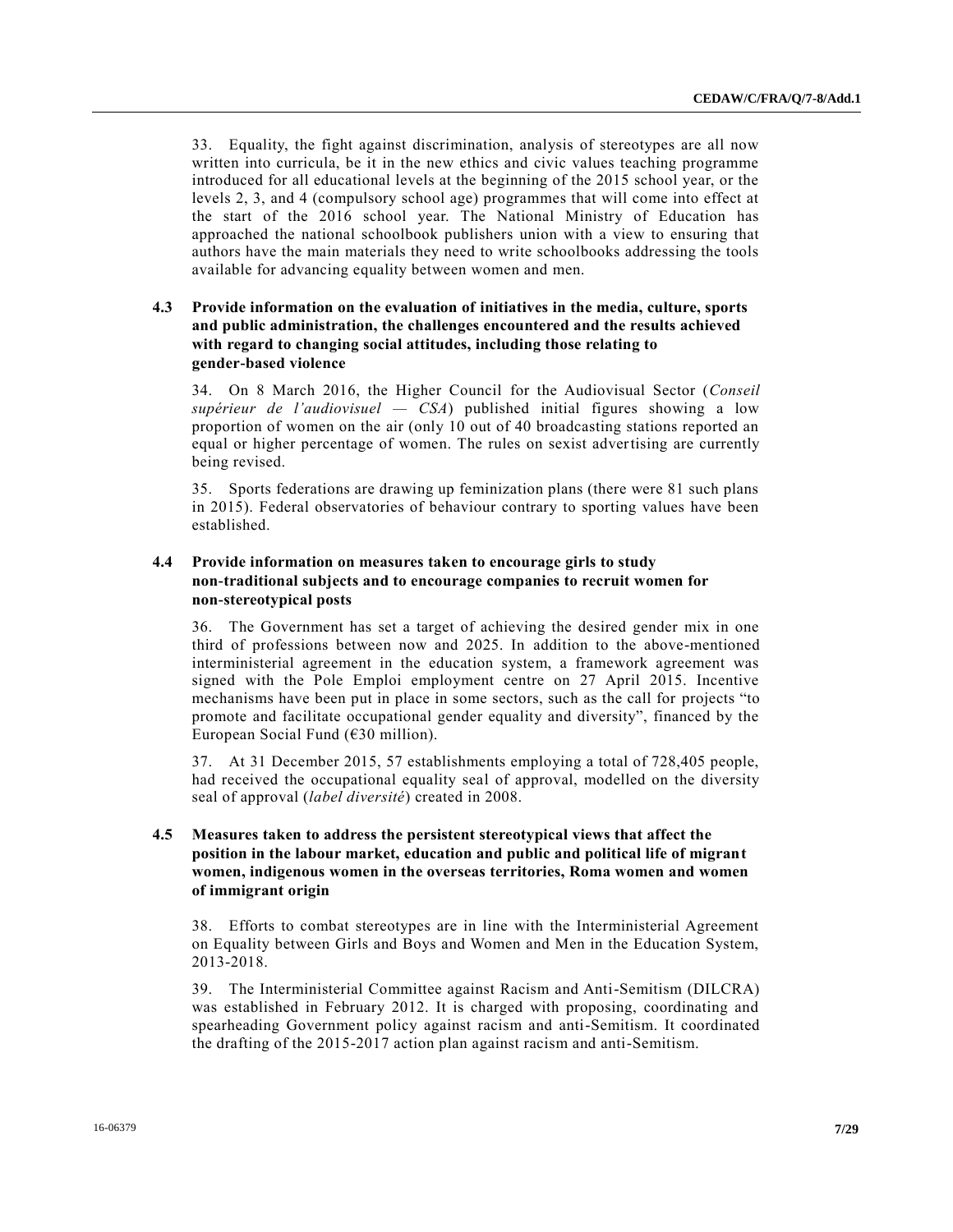40. As regards access to rights for migrant Roma populations, Bulgarian and Romanian citizens now fully benefit from the social rights applicable to European and European Economic Area (EEA) citizens.

41. In Guadeloupe and Réunion Island, where strategic regional plans for equality are in place, awareness-raising seminars are organized in Government departments and in communities. Martinique has a prevention policy geared to adults. In French Polynesia, a package course for secondary schools and youth workers was presented on International Day for the Elimination of Violence against Women.

## **Stereotypes and harmful practices (Question No. 5)**

**5. Provide updated information on measures taken to tackle female genital mutilation, such as the gathering of primary data thereon, quantitative and qualitative studies conducted for the purpose of better assessing the risks among different groups of migrants, training for law enforcement officers, members of the judiciary, border guards, social workers and health providers, and the prosecution and punishment of perpetrators**

42. The fourth Interministerial Plan for Preventing and Combating Violence against Women (2014-2016) establishes several mechanisms: a national Hot Line telephone number (3319 "Violence against Women Info") available 24/7, free of charge for women victims of violence; actions to inform both the general public and professionals, including nationwide dissemination of leaflets (160,000, one third of them in English) on female genital mutilation. Partnership with specialized associations has been reinforced, including with the national GAMS federation (Group for the Abolition of Genital Mutilation and Other Traditional Practices Harmful to Women's and Children's Health).

43. The Interministerial Task Force to Protect Women against Violence and to Combat Human Trafficking (MIPROF) and the National Observatory to Combat Violence against Women publish annual analyses and figures on this phenomenon.<sup>16</sup>

## **Violence against women (Question No. 6)**

**6.1 Indicate whether evaluations have been conducted with regard to the measures taken to date, in particular the implementation of Act No. 2010-769 of 9 July 2010 on violence against women, spousal violence and its impact on children, the four interministerial plans for preventing and combating violence against women, and the joint framework protocol established by the Ministers of Justice, the Interior and Women's Rights, and indicate the results of such evaluations and the adoption of policies based on them (§ 2.5.1)**

44. The policy on preventing and eliminating violence against women is evaluated in specific parliamentary inquiries;<sup>17</sup> by teams from the Inspectorates;<sup>18</sup> and by independent bodies.<sup>19</sup>

<sup>16</sup> http://stop-violences-femmes.gouv.fr/no9-Mutilations-sexuelles.html.

<sup>&</sup>lt;sup>17</sup> Cf. The National Assembly report on implementation of Act No. 2010-769 of 9 July 2010.

<sup>&</sup>lt;sup>18</sup> Cf. Report by the General Inspectorate of Judicial Services (IGSJ) and the General Inspectorate of Social Affairs (IGAS), delivered to the ministers in June 2013.

<sup>&</sup>lt;sup>19</sup> Cf. The mid-term evaluation of the Fourth Plan by the High Council for Gender Equality, submitted on 5 November 2015.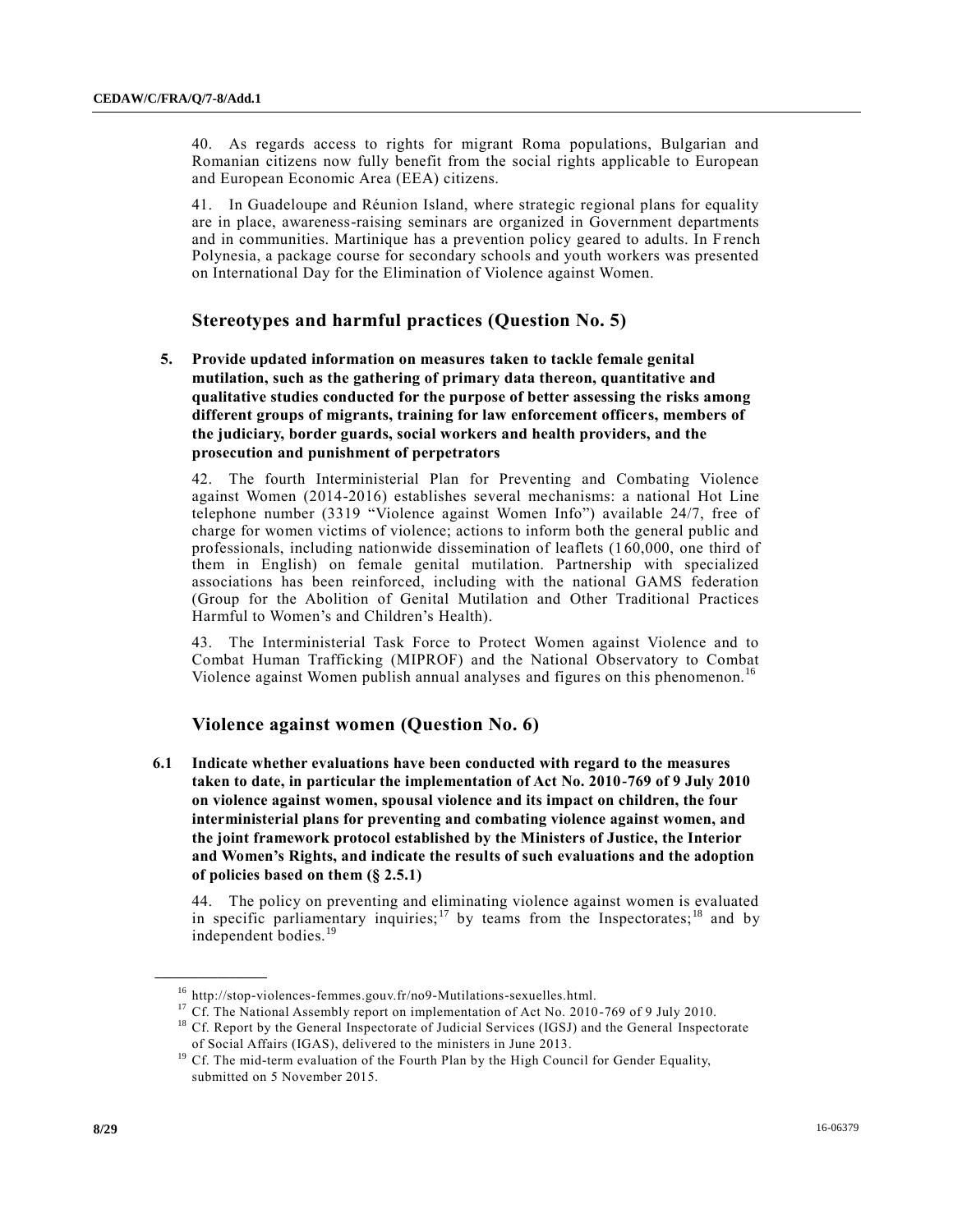45. The Act of 4 August  $2014$ ,<sup>20</sup> drawing on recommendations made by the judicial and social affairs (IGSJ-IGAS) inspectorates in June 2013, extended the validity of protection orders from four to six months in order to afford more lasting protection to victims of spousal violence.

46. The High Council for Gender Equality (HCEfh) is the body responsible for overall evaluation of the Fourth Plan.

**6.2 Indicate whether, under the current system, women and girls, including asylumseeking, refugee, migrant and Roma women, as well as women of immigrant origin and those with disabilities, and/or women living in sensitive urban areas enjoy sufficient protection and access to justice and other services, such as shelters, social services and legal and psychological counselling, throughout the territory of the State party, including overseas territories**

47. The principle that citizens are equal before the law, established in Article 1 of the Constitution, means that no distinction based on gender can be made among the beneficiaries of public "social cohesion" policies (to combat poverty, provide protection for children and persons with disabilities, and so on).

48. Act No. 2015-925 of 29 July 2015 amending asylum rules and Act No. 2016- 274 of 7 March 2016 on the rights of foreign nationals in France improve reception procedures for newly arriving women by providing services better tailored to their needs: a refresher course in civic education, help with learning the language, and sensitization regarding employment issues.

49. Nearly half (45 per cent) of the people granted international protection by the French Office for the Protection of Refugees and Stateless Persons (OFPRA) between 2010 and 2014 were women and girls.

50. Pursuant to the "procedures" Directive 2013/32/EU of the European Parliament and of the Council of 26 June 2013, OFPRA established special procedural guarantees for vulnerable persons.

51. Five categories of people were identified for the purpose of meeting specific needs in dealing with their cases (individuals persecuted because of their sexual orientation; minors on their own; victims of torture; women victims of violence; and victims of trafficking). The Office's approach and interviewing techniques are tailored to developments in the countries of origin. The time taken to examine applications may now be adapted in order to gather more details on an applicant's case and applicants may now be accompanied by a professional.

52. Efforts to combat discriminatory and vicious behaviour towards Roma and Travellers fall within the scope of ordinary law and the phenomenon is addressed by the judiciary within the broader framework of existing provisions against discrimination and racism. It is regarded as a criminal policy priority.<sup>21</sup>

53. As regards access to rights for migrant Roma populations, Romanian and Bulgarian nationals now benefit fully from the social rights enjoyed by European and EEA citizens following the end of the transitional job market access measures.

 $20$  The above-mentioned Act No. 2014-873 of 4 August 2014 on real equality between women and men.

 $21$  See the reply to question 16, below.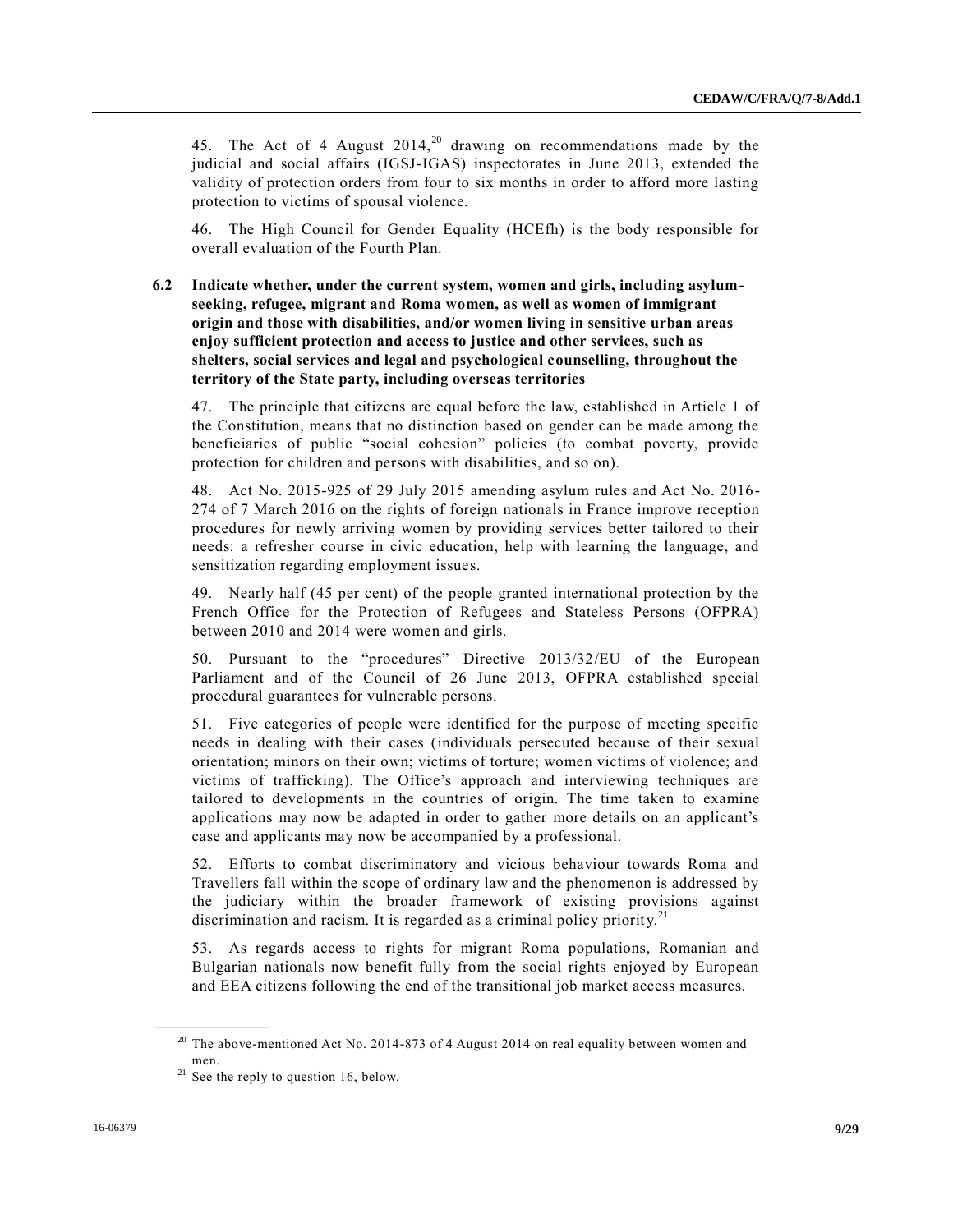54. Between 15,000 and 20,000 people are living in illicit camps in France. Since 2012, the Government has embarked on a policy of reintegrating those people and getting rid of the camps, the idea being to give their inhabitants access to ordinary law, health, and schools. Thus, more than 1,000 people gained access to housing in 2013, over 900 children enrolled in schools and more than 1,900 were able to see a doctor. In 2014, those figures rose to 2,000 people finding accommodation, 1,255 children were enrolled in schools, and 2,600 saw a doctor.

55. Reception area capacity is growing. At end-2015, the ratio of "reception areas built/those envisaged in departmental plans" was 69.2 per cent (1,090 areas built, or 26,873 places), a 66 per cent increase over end-2008. One thousand family rental lots were made available to semi-sedentary people or people wanting to settle down. Eight hundred social housing units adapted for Travellers have been financed.

56. A bill on Travellers, voted on by the National Assembly at a first reading on 9 June 2015, is due to be examined by the Senate. It provides for greater power of substitution of the prefect when it comes to building reception areas and including Travellers' reception and housing needs in local housing programmes.

57. The National Advisory Commission on Travellers was reorganized in May  $2015$ :<sup>22</sup> Travellers now have more say in its work.

58. With respect to sensitive urban areas, pursuant to Act No. 2014-173 of 21 February 2014 on town planning and social cohesion, the 2016 guidelines adopt an integrated approach and seek to promote the civil participation of women and their place in the public arena, especially by constructing innovative markets ("*marchés exploratoires*"), and to develop local strategies for boosting women's access to jobs and create neighbourhood activities.

59. In overseas territories, mechanisms have been developed to protect and look after women victims of violence and their children: reception, listening and counselling centres; day care; joint social worker and police facilities; the distance protection (helpline) device for women in danger known as "téléphone grave danger 115"; emergency shelters; and complaint filing protocols.

60. Several manuals listing victim support and assistance services have been distributed in Guadeloupe and Mayotte. In Martinique, the Government has taken steps to connect specialized police station units with civil society actors and stakeholders. An agreement has been signed by the State, the Family Allowance Fund (CAF) and the Social Security Fund to strengthen access to rights for women victims of violence. Under certain circumstances, in Mayotte police and justice system officials are allowed to intervene in schools.

**6.3 Further elaborate on the role of the Interministerial Mission for the Protection of Women Victims of Violence and for Combating Human Trafficking (MIPROF) (§ 2.5.2.4 and 2.5.3), in particular regarding the training of professionals providing care for women who are victims of violence. Provide information on human, technical and financial resources allocated for its role in combating violence against women**

61. Under the aegis of MIPROF, training tools have been developed by multidisciplinary teams to improve registration of acts of violence, provide better

 $22$  Decree No. 2015-563 of 20 May 2015 on National Advisory Commission on Travellers.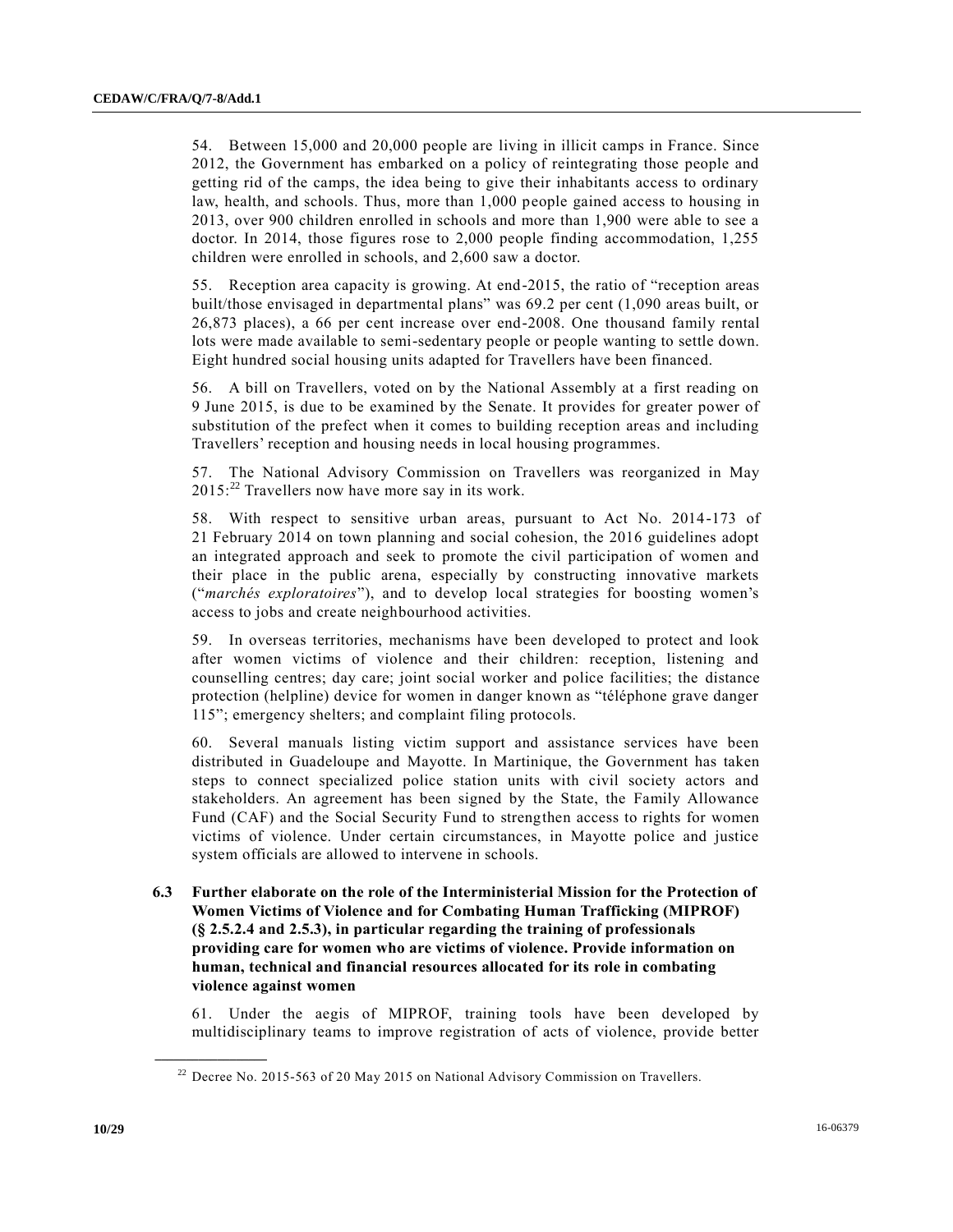reception and support facilities for victims, and facilitate partnership among the professionals looking after them. These teaching kits are used in both initial and continuing training for health professionals, social workers, child care personnel, security forces and the judiciary.

62. Models of the professional documents to be handed to women victims have been prepared. The National Council of Doctors and the National Council of Midwives have drawn up a model medical certificate. The National Council of Social Workers and training institutions recommend the model social worker's certificate established by MIPROF.

63. In 2016, the training courses will address female sexual mutilation and forced marriage. Training for firefighters and municipal police officers will include a module on dealing with women victims of violence.

## **Violence against women (Question No. 7)**

#### **7.1 Provide information on measures taken to overcome women's reluctance to file complaints of assault and/or sexual abuse in the home (§ 2.5.1)**

64. Several complementary measures have been taken to overcome women's reluctance to file complaints: information campaigns; the obligation, under the Act of 4 August 2014, for professionals to be trained to register and provide ongoing support for these women.

65. The nationwide, 24/7, 3919 "Violence against Women Info" Hotline has been in place since 1 January 2014 to listen to and counsel women victims of violence.

66. The www.stop-violences-femmes.gouv.fr website was launched on 21 November 2013.

67. The national protocol on the processing of police registers and legal information reports on domestic violence is designed to ensure that no act of violence reported to the police or gendarmes is left without a social response.

68. The national police and gendarmerie have introduced new mechanisms that have had a positive impact on the complaint rate and disclosure. The Ministry of the Interior's website has a special interactive section providing access to the coordinates of departmental and local victim assistance services.

69. Inside police and gendarmerie stations, representatives of victim assistance associations provide social and psychological support. This mechanism is in line with agreements reached with the National Institute for Victim Support and Mediation (INAVEM), the National Information Centre on Women's and Family Rights (CNIDFF) and the National Federation of Women's Solidarity.

70. Social workers provide support in police and gendarmerie stations. The 2014 - 2017 National Crime Prevention Strategy aims to double the number of social workers in those stations (ISCG) to 350 by 2017.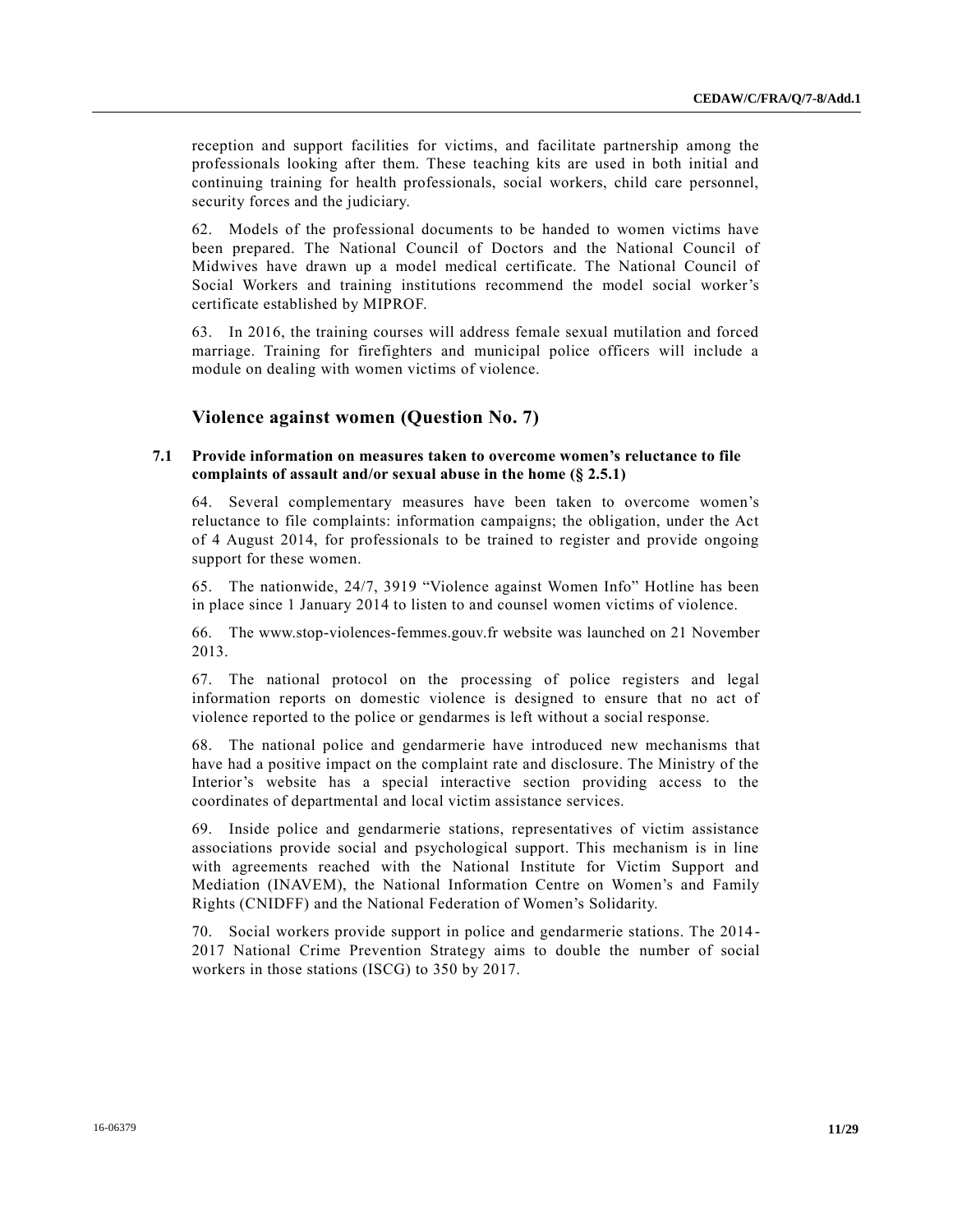#### **7.2 Provide information on further measures taken to raise awareness of the complaint mechanisms available to victims of domestic violence, in particular those belonging to the most vulnerable groups of women (§ 2.5.3), and on the envisaged better implementation of protection orders (§ 2.5.2.4)**

71. The training given to the police on domestic violence includes a special training kit on techniques for taking statements that make it easier for victims to file complaints.

72. 1,800 experienced counsellors on domestic violence matters ("*référents aînésviolences intrafamiliales*") are assigned to gendarmerie posts and 442 local correspondents are present in all 442 national police districts. The Government also finances the presence of social workers, psychologists and help desks staffed by victim assistance associations in police stations and units of the gendarmerie.

73. As regards protection orders, apart from the distribution of circulars with guidelines, judges and legal practitioners now receive better training. The Act of 4 August  $2014^{23}$  strengthens the protection mechanism by making it easier for the victim of domestic violence to remain in the home and extending the validity of the protection order from four to six months.

74. In 2015, there were 2,905 registered requests for protection orders (up from 1,662 in 2011).

## **Trafficking and exploitation of prostitution (Question No. 8)**

**8.1 Information received by the Committee indicates that the interministerial plan for combating human trafficking adopted for the period 2014-2017 has not yet been implemented, owing to the lack of allocation of the necessary funds. Indicate whether funds will be allocated, whether the objectives of the previous interministerial plan have been achieved and whether the envisaged statistical instrument (§ 2.6.1) has been established**

75. The National Action Plan to Combat Human Trafficking (2014-2017) provides for:

• Identifying and assisting victims: cultural mediator positions will be created in 2016 to reinforce the work done by (victim assistance) associations. The directive of the Ministry of the Interior of 19 May 2015 on the terms governing the review of applications for residence permits calls upon the departments to appoint a single focal point exclusively in charge of communications with the central level, who will assist victims with the procedures for obtaining a residence permit.

76. Working groups constituted by the Interministerial Task Force to Protect Women against Violence and to Combat Human Trafficking (MIPROF) are developing new instruction materials for professionals.

• Promotion of the "Ac.Sé" mechanism, also known as the National Network for the Assistance and Protection of Human Trafficking Victims, which enables victims to separate from the place they were exploited and receive shelter and

 $23$  The above-mentioned Act No. 2014-873 of 4 August 2014 on real equality between women and men.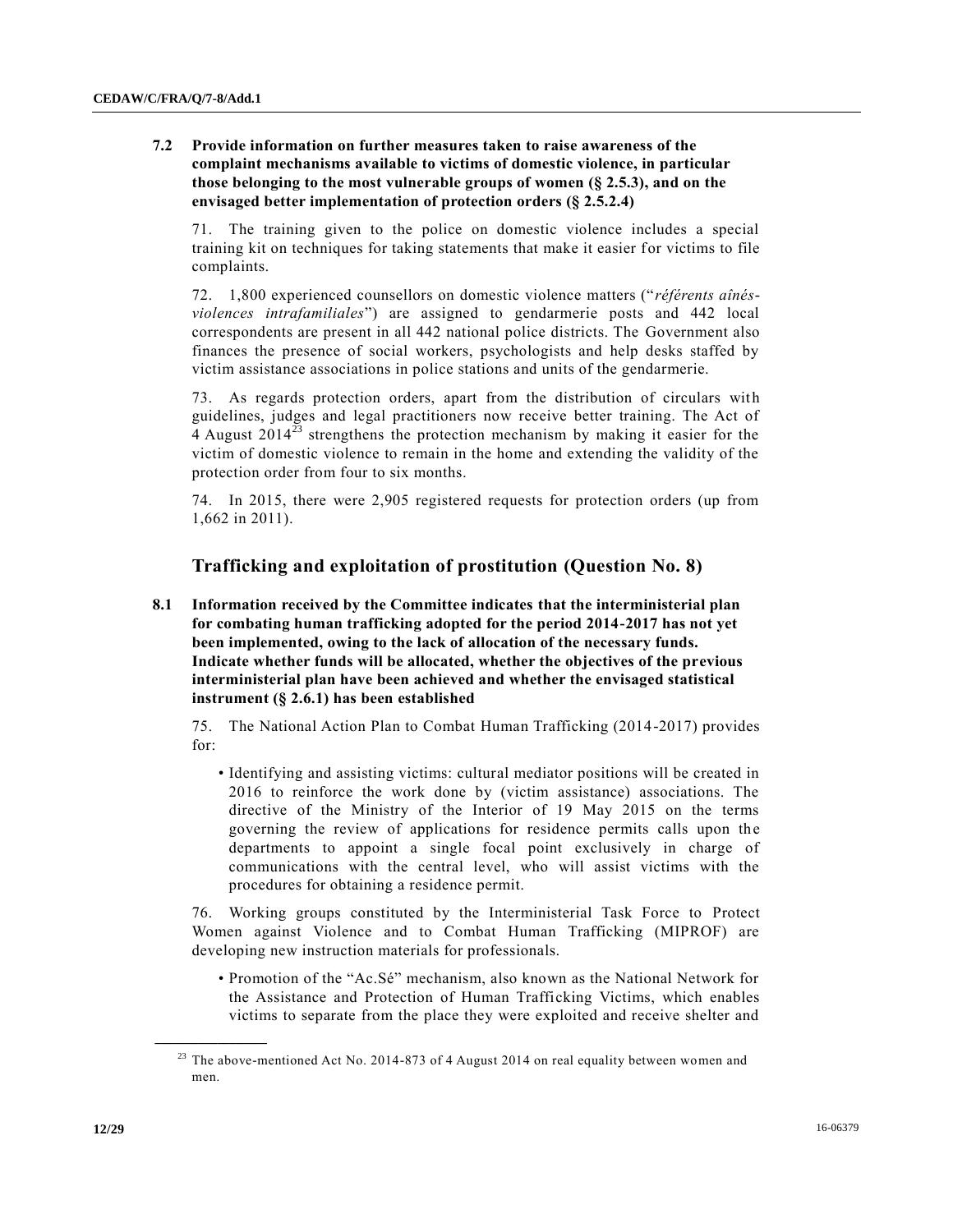assistance from professionals.<sup>24</sup> Shelters and reintegration centres will be encouraged to take victims into account when planning the number of places available. The new anti-prostitution Act of 6 April 2016 requires victims of trafficking to be included among priority groups for social housing allocation. It provides for longer residence permits, stronger protection measures (administrative assignment of a new address, a cover name, entitlement to closed hearings), and a pathway to escape from prostitution, all of which generate more robust rights, plus the establishment of a special fund for these purposes.

77. The circular of 22 January 2015 calls upon public prosecutors to step up efforts to bring more trafficking charges; the proposed law broadens the sphere of competence of labour inspectors to verification of human trafficking offences. These actions are being combined with active European and international cooperation in this field.

78. A statistical instrument is being put in place. The National Consultative Commission for Human Rights (CNCDH) monitors and evaluates public policy aimed at combating human trafficking and draws up an annual report on it.

79. Public Policy against Trafficking in Persons is financed by the Ministry of Families, Children and Women's Rights, the Ministry of Justice and the Ministry of the Interior, which allocated  $\epsilon$ 2.4 million in 2015 and double that amount in 2016. These ministries also contribute more broadly to the implementation of this policy: providing training, care, social shelters, and legal aid facilities.

#### **8.2 Indicate whether the Interministerial Mission for the Protection of Women Victims of Violence and Combating Human Trafficking and the National Consultative Commission for Human Rights will receive increased human, technical and financial resources to ensure the effective coordination, monitoring and assessment of Government action against trafficking in persons and the sexual exploitation of women**

80. The overall and fixed operating budget of MIPROF amounts to €30,300. It employs five people full-time and one half-time.

81. The funds allocated to the National Consultative Commission for Human Rights are assessed annually, based on the status of the work it is doing.

#### **8.3 Indicate whether the number of prosecutions and sanctions for trafficking have increased with the broadened interpretation of trafficking (§ 2.6.2) and provide an update on the number of victims (§ 2.6.1)**

82. The criminalization of trafficking has been more precisely defined, in conformity with European legislation and separate offences of enslavement, reduction to servitude, and forced labour have been established.<sup>25</sup>

<sup>&</sup>lt;sup>24</sup> Circular No. JUSD1501974C of 22 January 2015 on criminal policy relating to human trafficking and Instruction No. INTV1501995N of 19 May 2015 on terms governing the granting of residence permits to foreign nationals who are victims of human trafficking or procuring.

<sup>&</sup>lt;sup>25</sup> Act No. 2013-711 of 5 August 2013 containing various provisions adapting judicial legislation [to bring domestic law into line with European Union law and France's international commitments].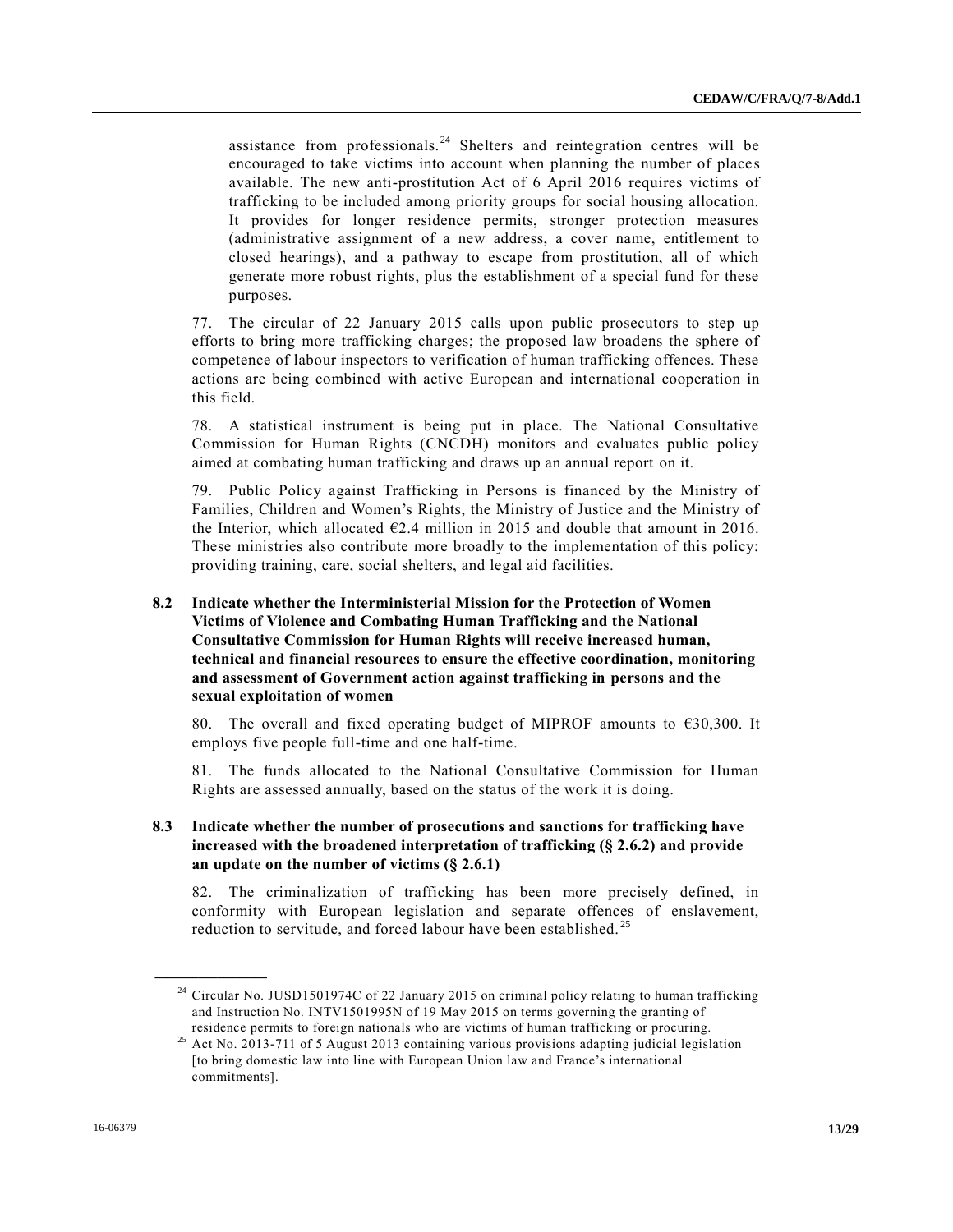83. The main purpose of the Circular of 22 January 2015 was to encourage greater recourse to the characterization of human trafficking offences, if need be cumulatively along with other characterizations. This criminal law response seeks to encompass all dimensions of the phenomenon.

84. As regards convictions (offences and individuals), 264 human trafficking offences resulted in convictions in 2014 (up 60 per cent over the figure for 2013). That number is more than tenfold the figure four years earlier (23 convictions in 2010). In all, 91 individuals were convicted (64 in 2013).

## **Trafficking and exploitation of prostitution (Question No. 9)**

#### **9.1 Indicate whether the repeal of the requirement to cooperate with the police in order to obtain a temporary residence permit for women victims of trafficking is envisaged and whether the evaluation mentioned (in § 2.6.2.2) has been conducted**

85. Victims are taken care of regardless of their nationality, willingness to cooperate, or administrative status in respect of a residence permit. Prefects may issue a residence permit on humanitarian grounds or for exceptional reasons under Article L313-14 of the Code of Entry and Residence of Aliens and the Right to Asylum (CESEDA). Prefects are encouraged to avail themselves of these provisions in cases in which "undocumented victims of trafficking or procurement are in distress and do not cooperate for fear of reprisals against them  $(...)^{n}$ . <sup>26</sup>

86. The new tougher law against prostitution provides for provisional authorization to issue a six-month residence permit to victims who are on a path towards escaping from prostitution, irrespective of their cooperation with judicial authorities.<sup>27</sup>

87. There are two ways in which French authorities grant international protection to victims of trafficking:

- Subsidiary protection that can be granted because a victim runs the risk of inhuman or degrading treatment if returned to her country of origin (Article L. 712-1 of the CESEDA). The beneficiaries of subsidiary protection are issued a temporary one-year, but renewable, residence permit, marked "private and family life" (Article 313-13 of the CESEDA);
- Refugee status, granted because the victim is seen as pertaining to a social group in the sense of article 1A (2) of the Geneva Convention of 1951 (United Nations Convention relating to the Status of Refugees). Persons granted refugee status receive a residence card which is valid for 10 years.

<sup>&</sup>lt;sup>26</sup> Directive No. INTV1501995N of 19 May 2015 on the terms governing the granting of residence permits to foreign nationals who are victims of human trafficking or procurement.

 $27$  New article L 316-1-1 of the CESEDA.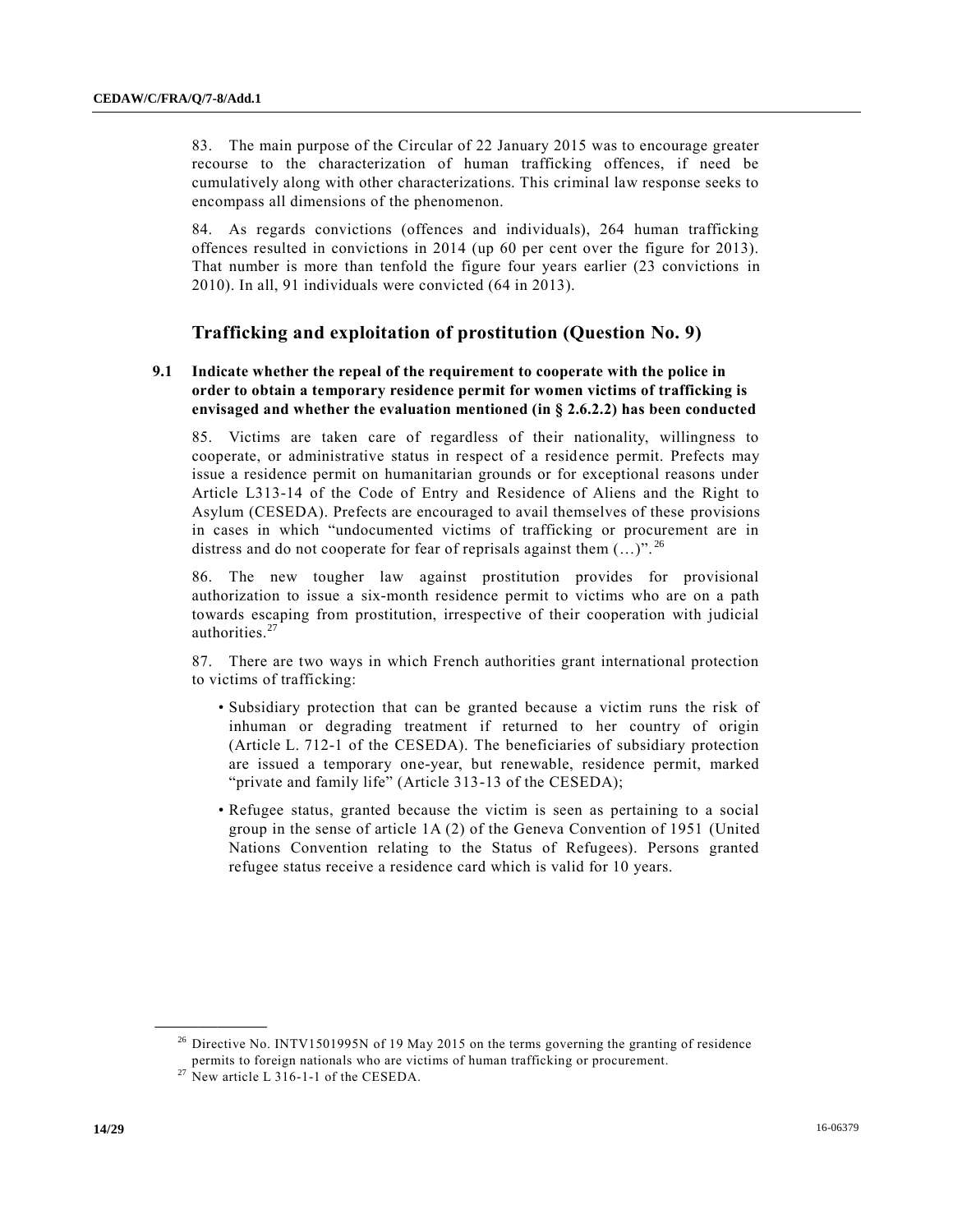#### **9.2 Provide information on measures envisaged to offset the possibly increased security and health risks for sex workers owing to the criminalization of clients of prostitution (§ 2.6.3)**

88. France pursues an abolitionist policy for the eradication of prostitution and thus does not recognize the term "sex workers". It regards prostituted persons as victims.

89. The new tougher law against prostitution aims to provide better protection for prostitutes against the various forms of violence inherent in such exploitation. In its 2012 report on the health hazards associated with prostitution, the General Inspectorate of Social Affairs (IGAS) had insisted on the increased health risks and risk of violence associated with the establishment of the crime of passive soliciting in the 2003 law, which has since been repealed (article 13 of the new law).

90. Granting victim status to prostitutes guarantees them specific legal, social, and health-related rights: the victim is in a better position to escape from prostitution.

91. The treatment of prostitutes has been improved by the establishment of a path to escape from prostitution through social and professional integration, with the assistance of licensed associations and the provision of financial aid.

## **Women's participation in political and public life (Question No. 10)**

#### **10.1 The report presents the legislative measures and electoral reforms adopted to increase the participation of women in elective functions (§ 3.1.1). Provide statistics on the gender composition of all legislative and executive bodies at the national, regional, departmental and municipal levels**

92. In European elections of 2014, the women's share of Euro-parliamentarians was 43.2 per cent.

93. In France's Executive Branch, there are 18 ministers and 20 secretaries of state. Parity is strictly observed.

94. In the National Assembly, 40.1 per cent of the candidates in the 2012 legislative elections were women. They amount to 26.9 per cent of elected members of Parliament.

95. In the 2014 elections for the Senate, 22.3 per cent of those elected were women, an increase of 0.2 per cent compared to the previous elections in 2011.

96. The Act of 4 August 2014 provides for doubling the penalties for political parties that fail to respect parity.

97. During the regional elections in 2015, the share of women councillors was 47.8 per cent. For women presidents of regions, the figure was 17.6 per cent. While the proportion of women councillors remained stable compared to the 2010 elections, their share of presidencies increased by nearly 10 per cent.

98. For departmental councillor elections, the Organic Law of 17 May 2013 requires each canton to present a man and a woman. Departmental executive positions must observe parity. That reform meant that parity was achieved during the latest departmental elections of 2015. However, women account for 9.9 per cent of the presidencies, nearly double their 5.5 per cent share in the 2011 elections.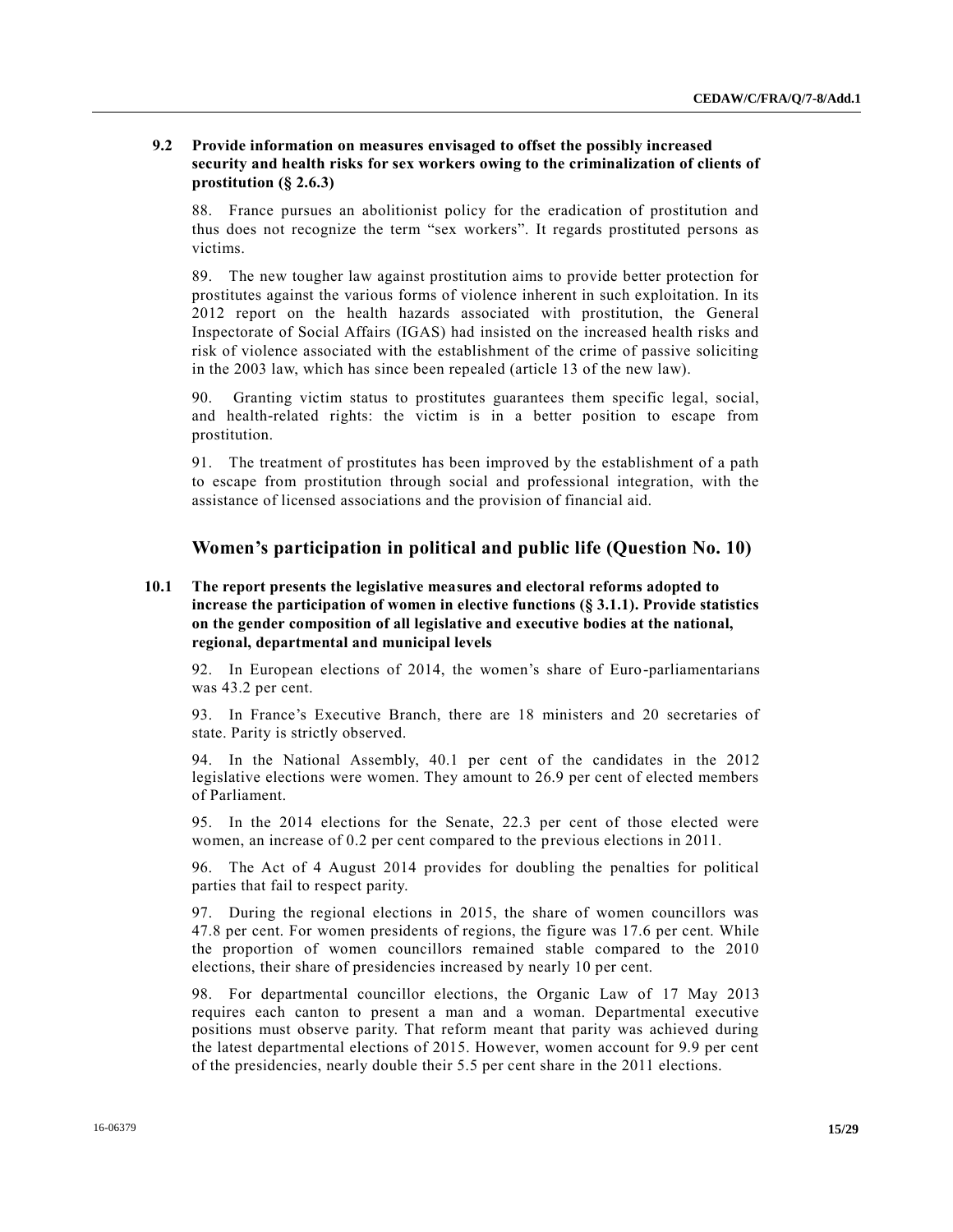99. Following the 2014 municipal elections, 40.3 per cent of municipal councillors and 16 per cent of mayors are women.

#### **10.2 Also provide statistics for independent administrative authorities, key consultative State bodies, senior civil service administration, high-ranking positions in universities, the posts of ambassador and consul, positions in management and on company boards (§ 3.1 and 3.2) and the professional and social responsibilities mentioned in § 4.1.3 of the report**

100. In 2014, for the three civil service levels taken as a whole (national or State [FPE], regional [FPT] and hospital) women made up 62 per cent of personnel. The proportion is similar for category A staff, a majority of whom are women (61 per cent, 61 per cent, and 73 per cent, respectively). However, the glass ceiling appears when it comes to senior executive and management positions. Women hold one third of these positions (30 per cent in the case of FPE and 28 per cent in the case of FPT). Women hold 43 per cent of hospital director positions.

101. Although women held almost half (43.5 per cent) of assistant professor positions in universities in 2013, they only made up 24 per cent of lecturers and 18.2 per cent of presidents of universities. Women are especially clearly underrepresented among those elected to university boards, where they account for only 27 per cent.

102. In January 2016, 35 of France's 180 ambassadors were women (19 per cent, up from 10 per cent in 2006). While that proportion appears to be stable, it conceals a positive trend towards appointing more female ambassadors to important countries than was the case in the recent past.

103. According to European Commission data for 2015, women accounted for 33 per cent of non-executive members of listed companies, 13 per cent of executive members, and 0 per cent of CEOs. Apart from CEOs, these figures have been improving, particularly thanks to the Act of 27 January 2011. In 2012, women had made up 27 per cent of non-executive members and 8 per cent of executive members. On 31 December 2015, the State signed "commitment to gender equality" agreements with 29 large enterprises, which have agreed to pursue quantitative targets to "pierce the glass ceiling".

## **Education (Question No. 11)**

**11.1 Provide information on the results obtained by the combination of measures based on the five laws mentioned in § 2.4.2.1 of the report, on the interministerial convention for the equality of girls and boys and women and men in the education system, to which six ministries are parties, for the period from 2013 to 2018 (§ 2.4.2.2), and on the gender equality charter between the Ministry of Higher Education and Research and the standing conference of presidents of universities and specialized higher education institutions and directors of schools of engineering**

104. Since 2012, the Ministry of Education has been producing an annual report on the actions it takes to promote equality between girls and boys in school.<sup>28</sup>

<sup>&</sup>lt;sup>28</sup> http://www.najat-vallaud-belkacem.com/wp-content/uploads/2016/03/2016\_FdR-2016\_MENESR.pdf.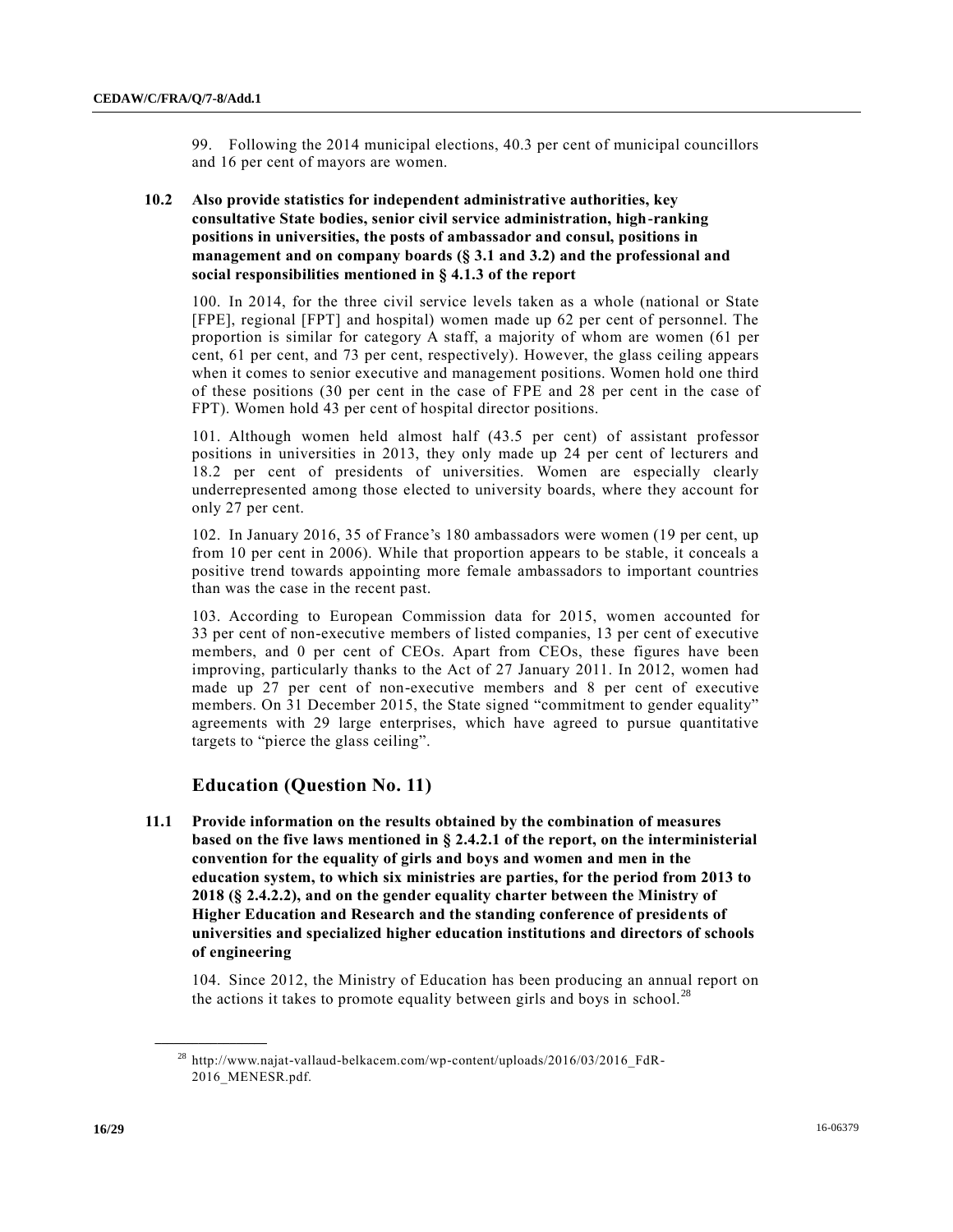105. The "2016 Road Map" requires equality to be built into curricula,  $2^9$  and, among other measures, introduces a series of educational, artistic, cultural, "future prospects" and "civic" pathways or programmes.

106. The ministerial policy is in line with the three pillars of the above-mentioned interministerial convention, regarding which a mid-term evaluation is currently being prepared. Article 46 of the Act of July 22, 2013<sup>30</sup> requires the appointment of gender equality auditors in universities. The tasks entrusted to them were strengthened by a circular issued on 29 January 2015. Gender equality policy steering committees have also been established or strengthened.

#### **11.2 Indicate the degree to which the triple aims of the Committee on Equality, which is responsible for the coordination of policies on equality in higher education and research, have been achieved**

107. The Committee on Equality (COMEGAL) is an instrument for steering, coordinating and mutually reinforcing policies on equality in higher education and research. Its role needs to be strengthened, through more regular consultations, in addition to the annual meeting, so that it can be in a position to put forward proposals.

108. The annual road map for gender equality of the Ministry of National Education, Higher Education and Research, published on 8 March 2016, gives a positive account of actions undertaken. In 2016, the Ministry will continue to pursue the key steps it has already embarked upon and engage in new projects aimed at crossing new thresholds on the path to gender equality.

## **Education (Question No. 12)**

**12.1 It is indicated in the report that women are still a minority in the most prestigious sectors and levels, which are major providers of jobs (§ 3.1.5). Provide information on measures taken to eliminate traditional stereotypes and structural barriers that may deter girls, in particular those with parents of immigrant origin (§ 2.2.1.2), and/or those living in sensitive urban areas, from enrolling in traditionally maledominated fields of study in higher education and to step up efforts to provide girls with career counselling on non-traditional career paths, as well as alternatives outside formal education, including non-stereotypical vocational training**

109. Established by Act No. 2013-595 of 8 July 2013 containing guidelines and plans for overhauling the schools of the Republic, the "Future Prospects pathway" is studied by all pupils from sixth year of basic education to their final year. It should familiarize them with the diversity of careers and training opportunities open to them and develop their own provisional guidelines. Special care is taken to combat social and gender stereotypes.

110. In 2014, 55.2 per cent of students in higher (tertiary) education were women. The most significant advances were observed in engineering faculties (up 5 percentage points in 14 years) and in health-related courses (+5.8 points). Women remain a minority in the most selective courses (41.9 per cent in preparatory classes

 $29$  See supra, the reply to Question No. 4.

<sup>&</sup>lt;sup>30</sup> The above-mentioned Act No. 2013-660 of 22 July 2013 on higher education and research.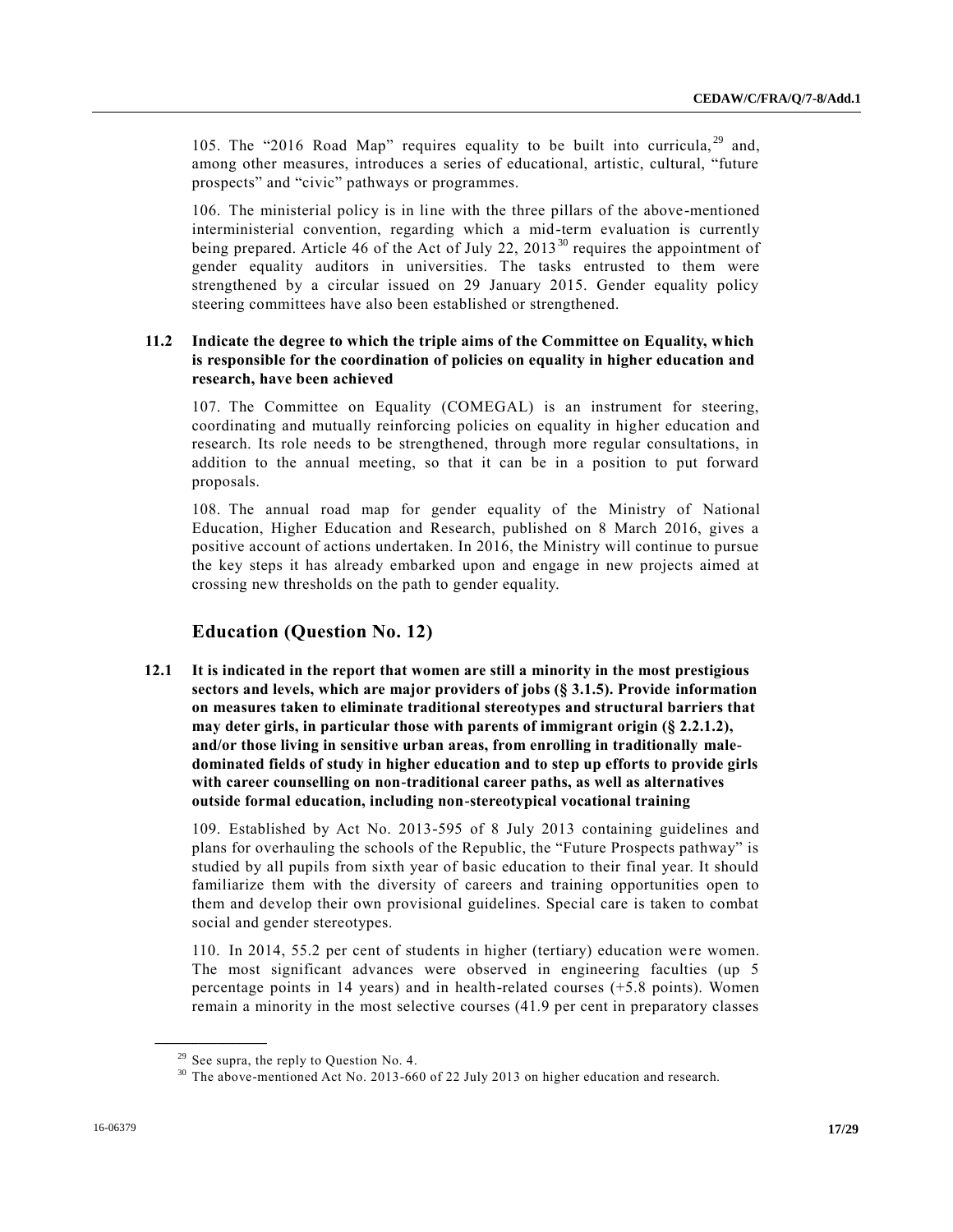for prestigious universities [*les grandes écoles*]; 39.2 per cent in university technology institutes (IUT) and in science faculties (27.2 per cent of those studying engineering)).

111. Specifically in universities, 58.4 per cent of the students are women, but still a minority (37.1 per cent) in science programmes. In preparatory classes for university diplomas of technology (DUT), women are a majority (50.2 per cent of students) in the services sector, but a minority (23.5 per cent) in productive sector courses.

112. Under the interministerial convention, schools and companies enter into framework and broad cooperation agreements and by May 2015, 58 "Education - Economy" partnerships had been signed. Under those agreements, the company commits to participate in actions aimed at correcting all forms of discrimination, especially gender-based discrimination, in the social depiction of professions and to foster an entrepreneurial spirit. The idea is to develop such agreements at the academic level.

113. The National Office for Information on Education and the Professions (ONISEP) has launched a site devoted to this issue. Numerous actions have been undertaken by university counselling services and partnerships entered into with associations aimed at steering female secondary school students towards short apprenticeships in industrial sectors or encouraging them to enter higher education programmes in science and technology.

#### **12.2 Provide data on the educational achievements of migrants and girls of immigrant origin at all levels**

114. In 2014, there were 298,000 foreign students, up 1.3 per cent over the previous year. In higher education, their share has remained stable, at 12.1 per cent. In 2014, universities admitted 73 per cent of the foreign students, who made up 14.3 per cent of all students enrolled at university.<sup>31</sup>

115. Women make up a majority (54.7 per cent) of foreign university students. They account for 44.8 per cent of African students and 67.7 per cent of European students.

## **Employment (Question No. 13)**

**13.1 It is acknowledged in the report that, notwithstanding numerous measures to promote equality in the labour market, women still suffer from persistent discrimination (§ 4.1) and the report indicates that a new approach is being pursued. Provide updated information on the status of implementation, and any assessment made, of the joint action plan to ensure occupational equality adopted by a tripartite steering committee in September 2012**

116. The Act of 4 August  $2014^{32}$  requires social partners in various sectors to remit to the National Collective Bargaining Commission and the High Council on

<sup>&</sup>lt;sup>31</sup> The concept of "girls of immigrant origin" does not exist in France because so-called ethnic statistics are forbidden. Partial data on foreign nationals (as opposed to migrants) are nevertheless collected.

<sup>&</sup>lt;sup>32</sup> The above-mentioned Act No. 2014-873 of 4 August 2014 on real equality between women and men.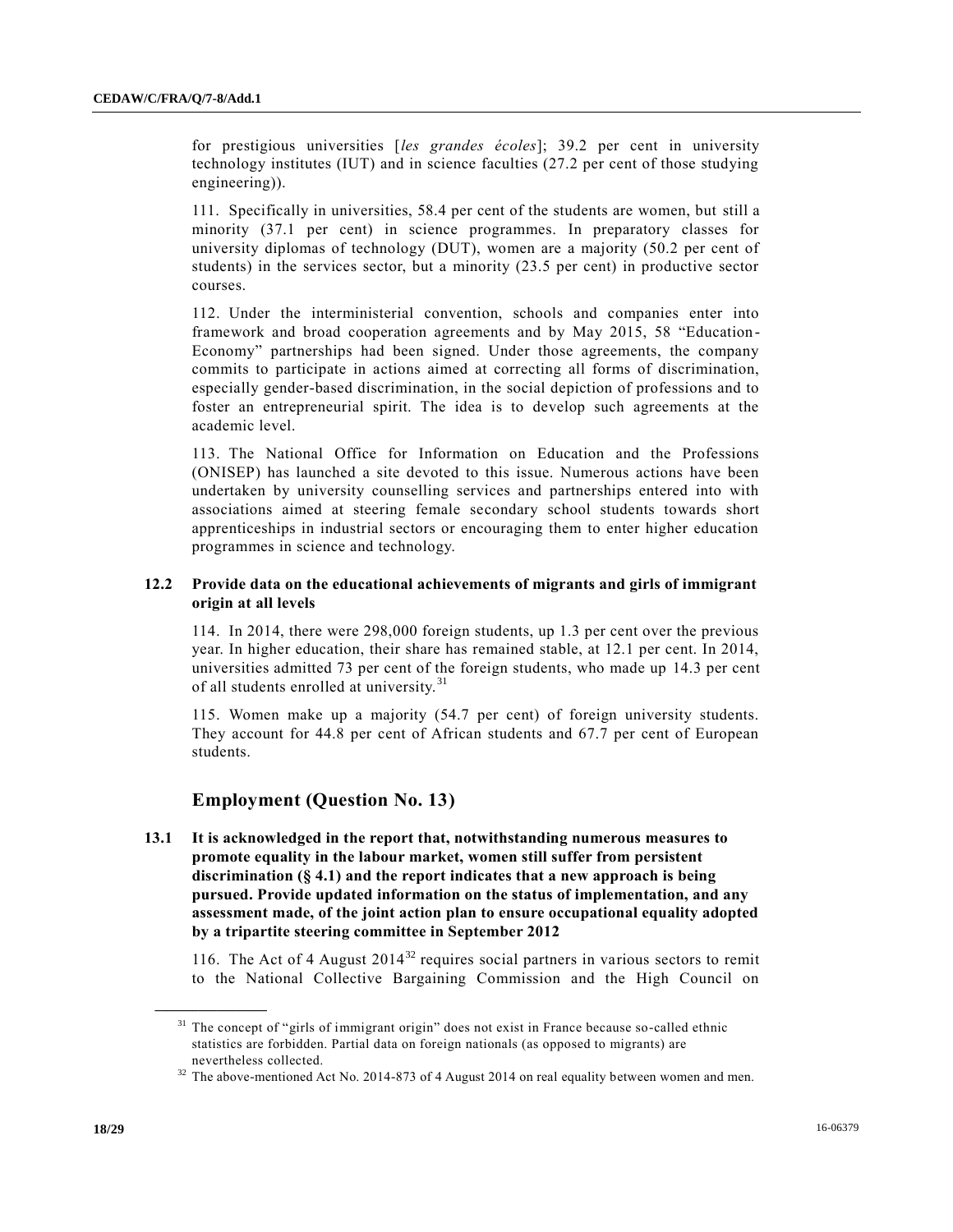Professional Equality a report on the revision of professional categories and classifications. When an average wage gap between women and men is ascertained, social partners must make it a priority to narrow that gap.

117. Obligations to negotiate occupational equality issues have been simplified and united in a single negotiation of working and employment conditions.

118. The Act of 4 August 2014<sup>33</sup> added four days of leave of absence when an employee gets married and four days of leave when an employee enters into a civil union ("civil solidarity pact"). It also establishes an incentive for spouses to share parental leave. $34$  The law also introduced the benefit of leave of absence to attend mandatory prenatal examinations for a spouse or partner of a pregnant employee.

119. A platform for actions designed to achieve gender diversity in occupations was set up in 2014, with some 30 partners committed to improving 10 job-generating sectors by addressing all causes of discrimination.

120. The Act of 4 August  $2014^{35}$  includes among the categories of continuing vocational training activities actions to promote gender diversity in enterprises, actions to raise awareness of efforts to combat gender stereotypes and actions to achieve occupational equality of women and men.

121. The mechanisms for combating all forms of harassment have been supplemented by measures to protect employees who are victims of psychological or sexual harassment: apart from preventing such situations, employers must put a stop to and sanction acts of harassment.

122. The Act of 17 August  $2015^{36}$  requires balanced representation for staff elections, balance in the composition of electoral lists that reflects the gender composition of the electoral body, and alternation of women and men at the top of the list.

123. An experimental telework programme has been implemented under an agreement signed on 20 June 2014 by the Ministry of Women's Rights and the National Agency for Improving Work Conditions (ANACT).

#### **13.2 Provide information on results achieved through implementation of the "free choice of activity" supplement, which aims to encourage fathers to take paternity leave**

124. Fathers account for 3.9 per cent of the beneficiaries of the "free choice of activity" supplement (Clea). They are more likely to make partial use of it than women (71 per cent compared to 46 per cent). Twenty-seven per cent of those fathers, compared to 1 per cent of the beneficiary mothers, receive the benefit at the same time as their spouse.

125. Parental leave was amended in 2014. A section of the Clea (renamed "shared child rearing allowance" or PreParE) is reserved for the second parent. For a first child, it was extended from a maximum of six months for one parent to one year if both parents lake leave. For the second child, the PreParE allowance can be

<sup>&</sup>lt;sup>33</sup> The above-mentioned Act No. 2014-873 of 4 August 2014 on real equality between women and men.

<sup>34</sup> See Supra.

 $35$  Ibid.

<sup>&</sup>lt;sup>36</sup> The above-mentioned Act No. 2015-994 of 17 August 2015 on social dialogue and employment.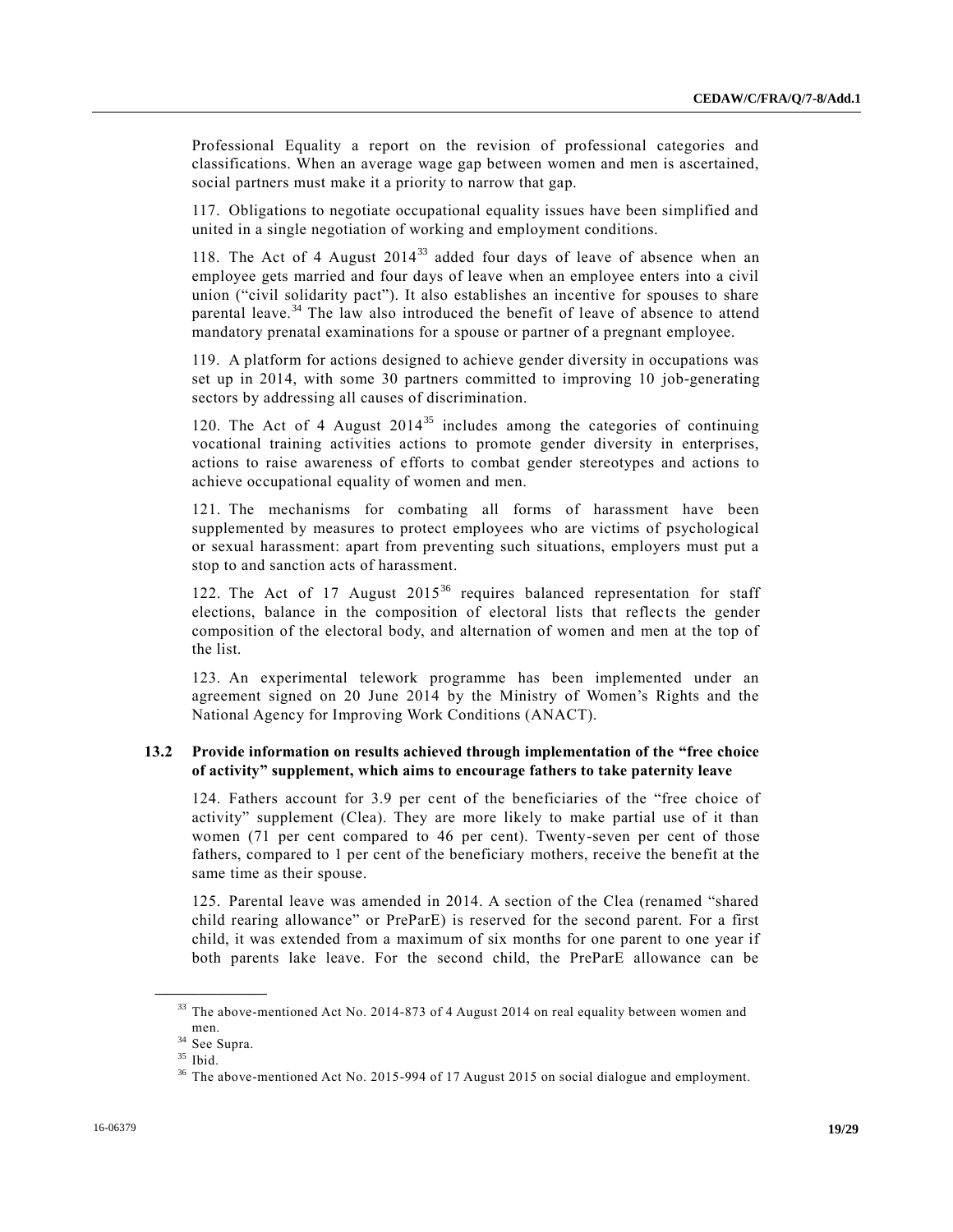disbursed until the child is three years old as before, but each parent can only take a maximum of 24 months.

126. As the amendment measure is not being applied to PreParE already under way, data on the impact of the sharing of the benefit are not yet available.

#### **13.3 Indicate whether the goal has been attained of ensuring uniform coverage of care facilities for infants throughout the territory to overcome the difficulties experienced by the lowest-income families, and single parent households in particular (§ 4.1.1.1)**

127. The supply of facilities is increasing: 55.1 places in facilities in 2013 for every 100 children under the age of three, compared to 48.7 places in 2010. All in all, there are 1,342,900 places in care facilities. The number of places with childminders increased from 723,400 in 2010 to 800,700 in 2013. Places in establishments for children under the age of three increased in the same period from 38,000 to 403,700. Supply varies from one department to another from 10 to 88 places per 100 children under three (in 2003). In 2010, the range had been between 9 and 80.

128. New measures have been adopted in favour of low-income and single parent households, as part of the updating of the multiyear plan for combating poverty and achieving social inclusion, adopted in 2013. Three-quarters of new places in facilities financed by family allowance funds will be created in priority areas. In those areas, the  $\epsilon$ 2,000 supplementary allowance for each day care place, established in 2015, is being maintained in priority areas.

129. There are plans to support the creation of day care centres as part of an occupational integration programme in underprivileged districts. These facilities will reserve places for the children of unemployed parents, who may receive an allowance to help them look for a job. Thus, a national charter is being signed to facilitate implementation of a network of day care centres to receive at least 30 per cent of children whose parents would receive increased support in their efforts to return to the workforce.

## **Employment (Question No. 14)**

#### **14.1 Provide information on measures taken to strengthen the social entitlements of part-time workers and to reduce the share of women in this category (§ 4.1.1.2)**

130. Act No. 2013-504 of 14 June 2013 on employment security introduces several measures as "rechargeable entitlements" to unemployment insurance negoti ated by the social partners and the establishment of a minimum threshold of 24 hours' work per week. The law establishes an obligation to negotiate in those occupational branches that habitually resort to part-time work. A section on enhancing the quality of women's jobs was written into the framework agreements between the General Directorates of Social Cohesion, Employment and Vocational Training and Pôle employ (see above).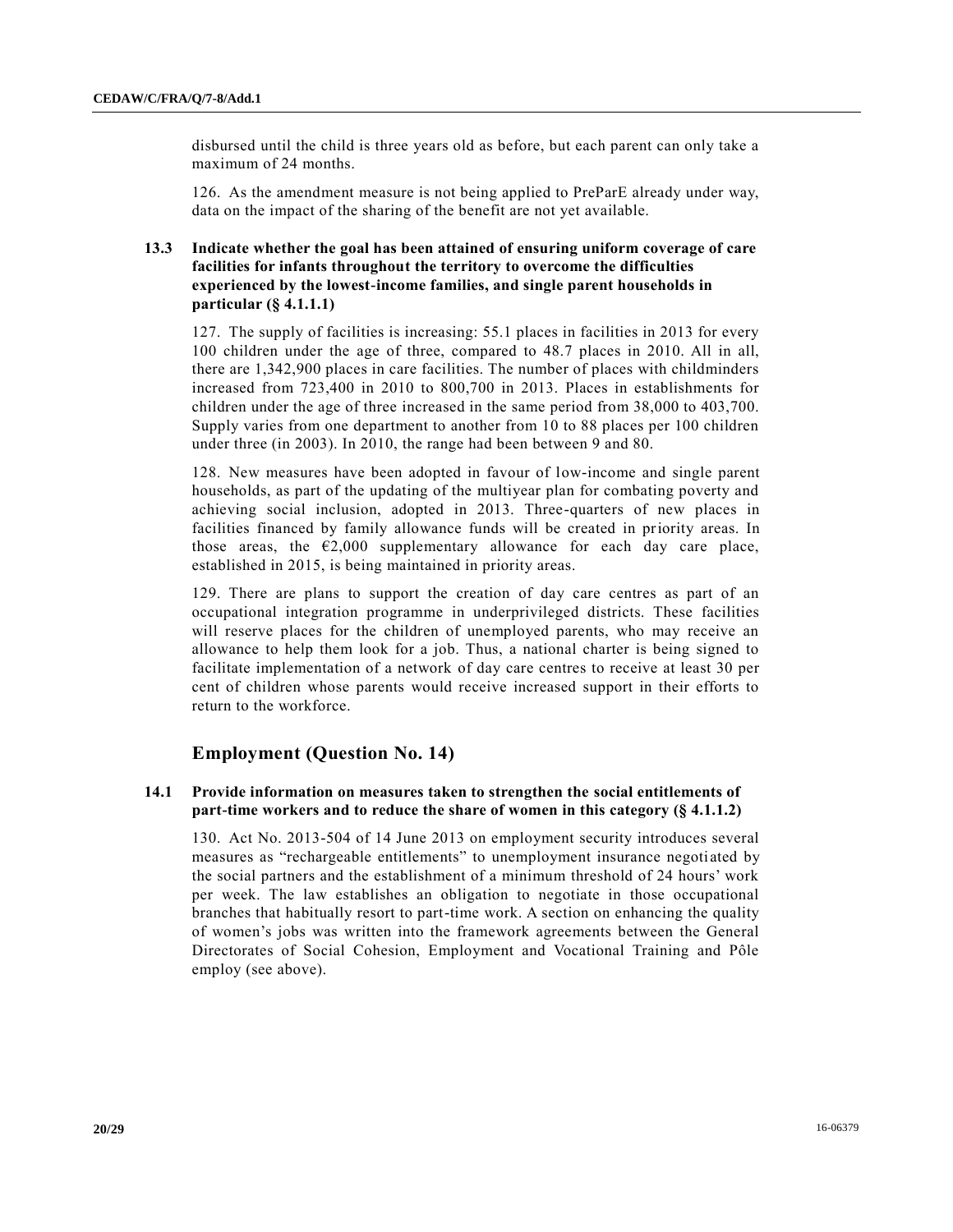#### **14.2 Indicate whether businesses comply with their legal obligations to develop measures aimed at closing the wage gap through collective bargaining, and specify how women working in small and medium-sized enterprises that have no union representation can benefit from such a practice (§ 4.1.2)**

131. Pursuant to article L. 2242-9 of the Labour Code, enterprises with at least 50 employees must be covered by a plan of action designed to guarantee occupational and wage equality between women and men in the workplace. As of 15 December 2015, 39.2 per cent of enterprises subject to that requirement had such a plan (33 per cent of enterprises with between 50 and 299 employees, 67 per cent of enterprises with between 300 and 999 employees, and 84 per cent of enterprises with 1,000 or more employees.

132. In enterprises with fewer than 50 employees, which are not subject to these obligations, employees benefit from actions contemplated in branch agreements. The social partners must meet, at the branch level, every three years, to discuss "measures designed to secure occupational equality and catch-up measures to remedy any inequalities detected".<sup>37</sup> As regards remuneration, the implementation of these commitments is monitored in the context of the annual branch negotiations on wages and by the National Commission on Collective Bargaining (CNNC). In 2014, of all the branch agreements in effect, 979 addressed this issue.

#### **14.3 Indicate whether the draft act guaranteeing the future and fairness of the pension system, which includes provisions to improve the pensions of women, has been adopted, and, if it has, whether an initial gender impact assessment has been conducted with a view to reducing the pension gap (§ 4.1.5)**

133. Act No. 2014-40 of 20 January 2014 guaranteeing the future and fairness of the pension system contains measures aimed at reducing inequalities between women and men. Thus, all maternity leave quarters will be validated. More account will be taken of part-time and poorly paid work in the validation of quarters (150 hours of the statutory minimum wage (SMIC) versus 200 previously) and low pensions, 70 per cent of which go to women, have been increased.

134. The Pensions Advisory Council is now tasked with monitoring gaps and inequalities that may arise in respect pensions and with analysing factors penalizing women's pensions. The Pensions Monitoring Committee produces an annual report, which contains a comparative analysis of old-age pensions for women and men.<sup>38</sup>

<sup>&</sup>lt;sup>37</sup> Article L. 22241-3 of the Labor Code.

<sup>38</sup> http://www.gouvernement.fr/sites/default/files/document/document/2015/07/2e\_ avis du comite de suivi des retraites v14 vdef.pdf.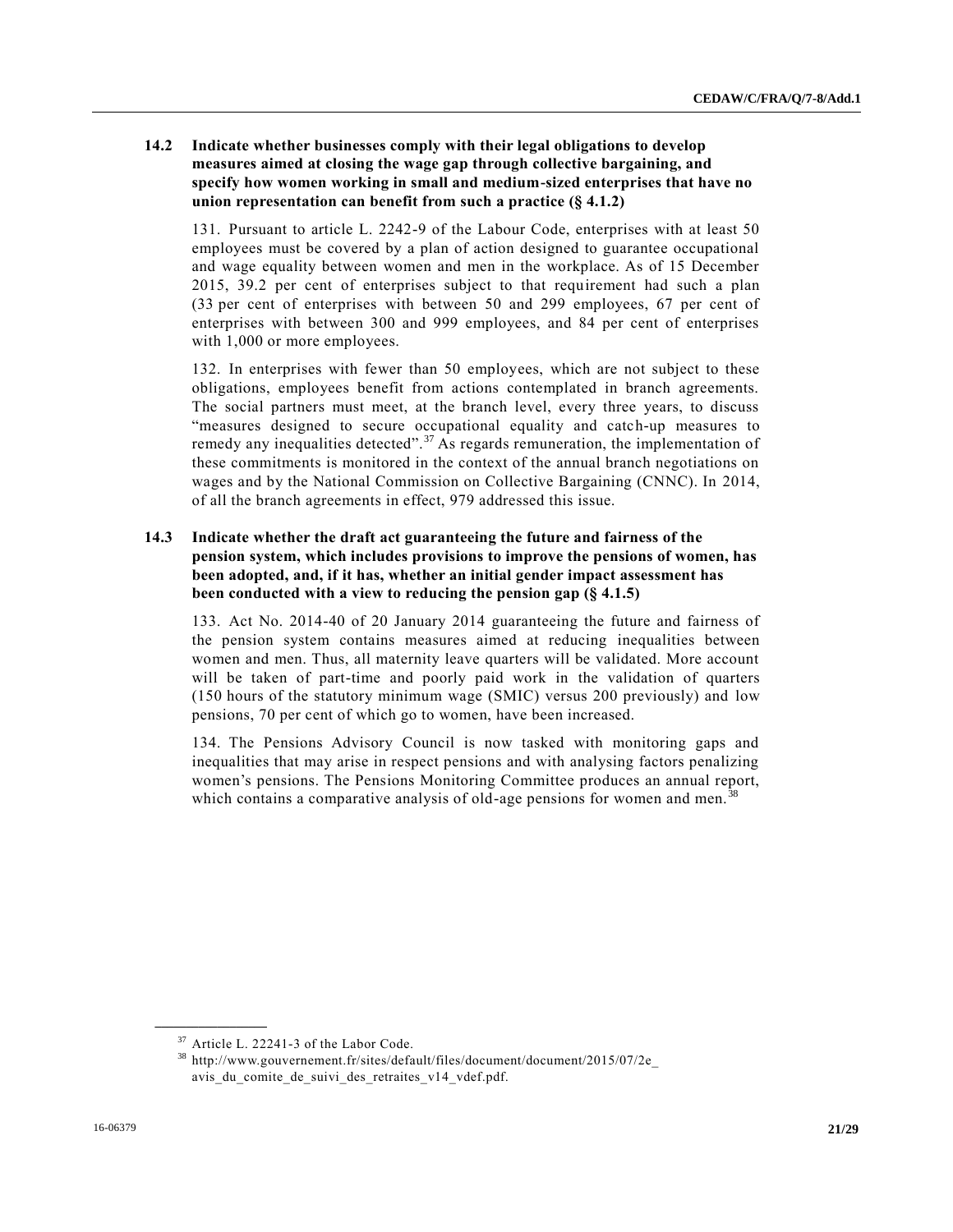## **Health (Question No. 15)**

**15.1 Provide information on measures taken to scale up information and awarenessraising efforts to encourage the correct use of contraceptive methods, and on inequality among women with regard to access to such methods, and to develop the use of more diversified methods of contraception, better suited to various lifestyles, ages and plans of women and couples (§ 4.2.3.1)**

135. The Act of 26 January 2016 on modernizing our health system<sup>39</sup> establishes a right to information regarding all forms of contraception and to choose one freely. "It is incumbent upon all health professionals to provide such information within their sphere of competence and observing all the professional rules applicable to them".

136. The restrictions on secondary school students' access to emergency contraception at the school infirmary have been lifted. The requirements of urgency and demonstrable distress have been eliminated.

137. The National Institute for Prevention and Health Education (INPES) has run three major awareness campaigns since 2013. Apart from the campaign on women's right to dispose of their body, launched on 28 September 2015, a new national anonymous and cost-free "sexuality, contraception and voluntary termination of pregnancies (VTOPs)" hotline number has been created (No. 0 800 08 11 11), operated by the French Family Planning Movement. The High Authority for Health (HAS) did a study in 2014 enabling health professionals to identify and propose methods best suited to the profile and situation of persons requesting those services.

#### **15.2 Provide updated information on measures to reduce the rate of teenage and/or unwanted pregnancy, including through improvements in the accessibility, availability and affordability of sexual and reproductive health services, including family planning information and services, in both metropolitan and overseas territories**

138. The Act of 26 January 2016 on modernizing our health system lifts restrictions on secondary school students' access to emergency contraception at the school infirmary. The requirements of urgency and demonstrable distress have been eliminated.

139. Act No. 2015-1702 of 21 December 2015 on social security financing for 2016 guarantees that consultations and examinations prior to the use of contraceptive methods for minors over 15 years of age shall be cost free and confidential and thereby removes possible financial constraints limiting access to contraception.

140. Act No. 2014-1554 of 22 December 2014 on social security financing for 2015 establishes free information, screening, and diagnostic centres (CeGidd) formed from the fusion of a number of already existing units and broadens their sphere of competence to include preventive vaccination against sexually transmitted diseases and prescribing contraception.

141. The national action programme launched in 2015 includes several measures designed to facilitate access to VTOPs and freedom to choose among existing methods of interrupting a pregnancy: elimination of the time for reflection period

<sup>&</sup>lt;sup>39</sup> Act No. 2016-41 of 26 January 2016 on modernization of our health system.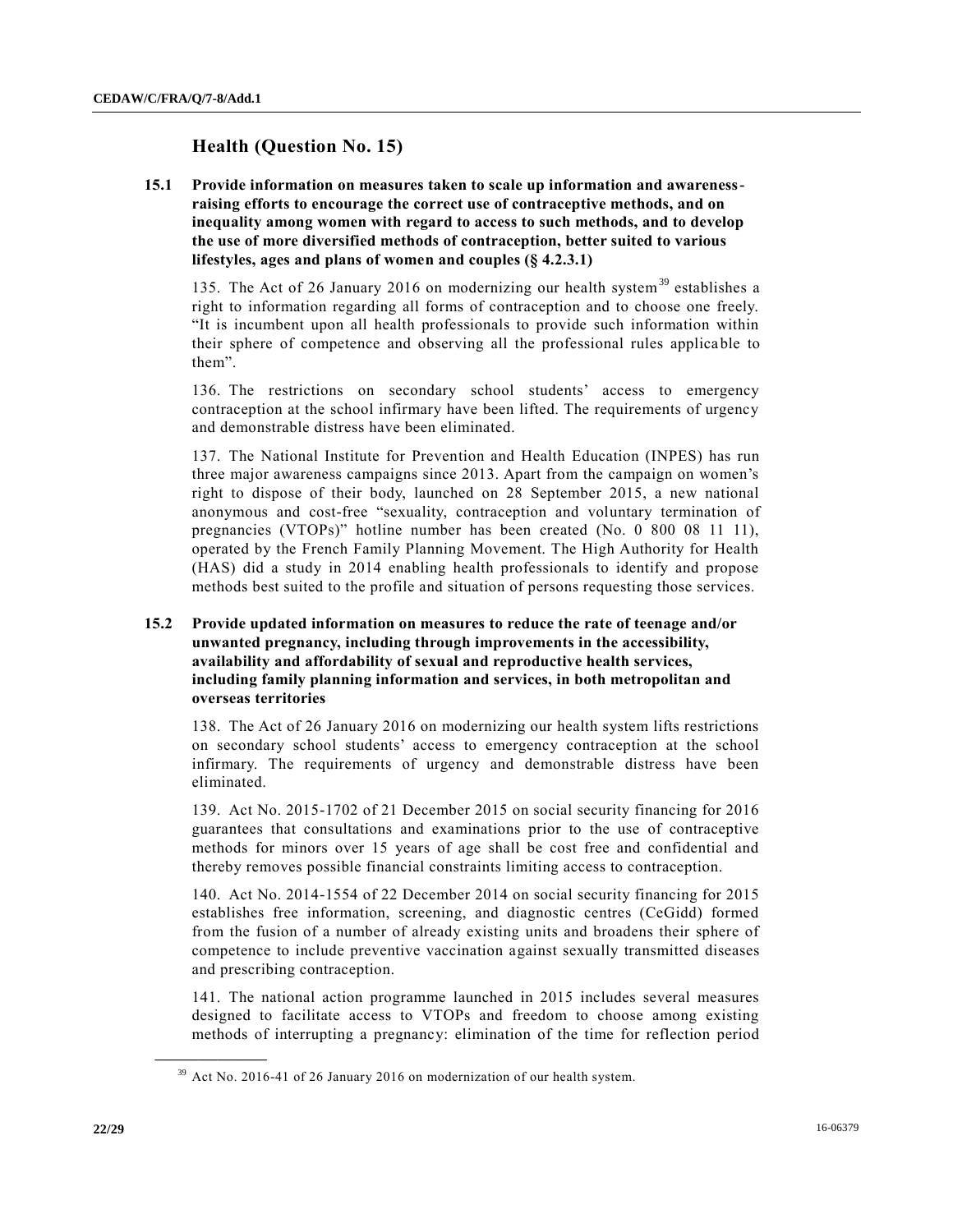between the initial consultation requesting information and the consultation to grant consent; drawing up regional access to abortion plans; and allowing VTOPs using instruments to be performed at health centres and those induced by drugs to be performed by midwives.

142. With a view to reducing teenage and unwanted pregnancies, a number of courses of action have been established in the overseas territories, such as guaranteeing access at pharmacies to the morning after pill, sex education classes at school, and so on. The possibility of extending the toll-free "Sexuality, Contraception, VYOPs" telephone number to the overseas departments is currently being studied.

#### **15.3 Indicate any steps taken or envisaged to ensure that sex education classes are held in all schools and also provided to pupils from the primary level in an ageappropriate manner (§ 4.2.3.2 and 4.2.3.3)**

143. Sex education is mandatory in all schools and colleges. The above -mentioned  $2013-2018$  interministerial convention<sup>40</sup> reiterates the requirement that sex education classes actually be held.

144. In primary schools, individual teachers are responsible for conducting sex education classes which must be labelled as such in curricula and class s chedules. In secondary schools, sex education is coordinated with programmes and conducted by a multidisciplinary team.

145. Sex education draws on a network of teacher trainers at 20 academies, on 40,000 teachers in classroom, and teaching materials distributed to education offices and schools and downloaded from the Educsol resource site for education professionals. A manual entitled "Sexist behaviour and sexual violence: Prevent, Recognize, Act" was published in 2014.

#### **15.4 Provide information on measures taken to reduce the maternal mortality rate, including by implementing the recommendations of the survey by the national expert committee (§ 4.2.4)**

146. Since maternal and child mortality rates are still higher in overseas territories than in mainland France, improving certification of the cause of death is being taken into account in connection with the national health strategy for overseas departments currently being drawn up and in each territory's road map.

147. Health professionals have been notified of the need to identify pregnant women as a priority target group for flu shots.

148. The High Authority of Health has issued recommendations on identifying risk factors during pregnancy (high blood pressure, obesity, diabetes, and so on) and on directing women whose condition warrants it to the maternity hospitals that can treat them appropriately. In 2014, the National College of Gynaecologists and Obstetricians updated recommendations to health professionals to be on alert for preventing and treating post-partum haemorrhage. Prenatal health networks were assigned new tasks in 2015 and are now responsible for proposing regional training courses on the subject and organizing morbidity and mortality surveys.

<sup>&</sup>lt;sup>40</sup> The above-mentioned interministerial convention for equality of girls and boys and women and men in the education system of 7 February 2013.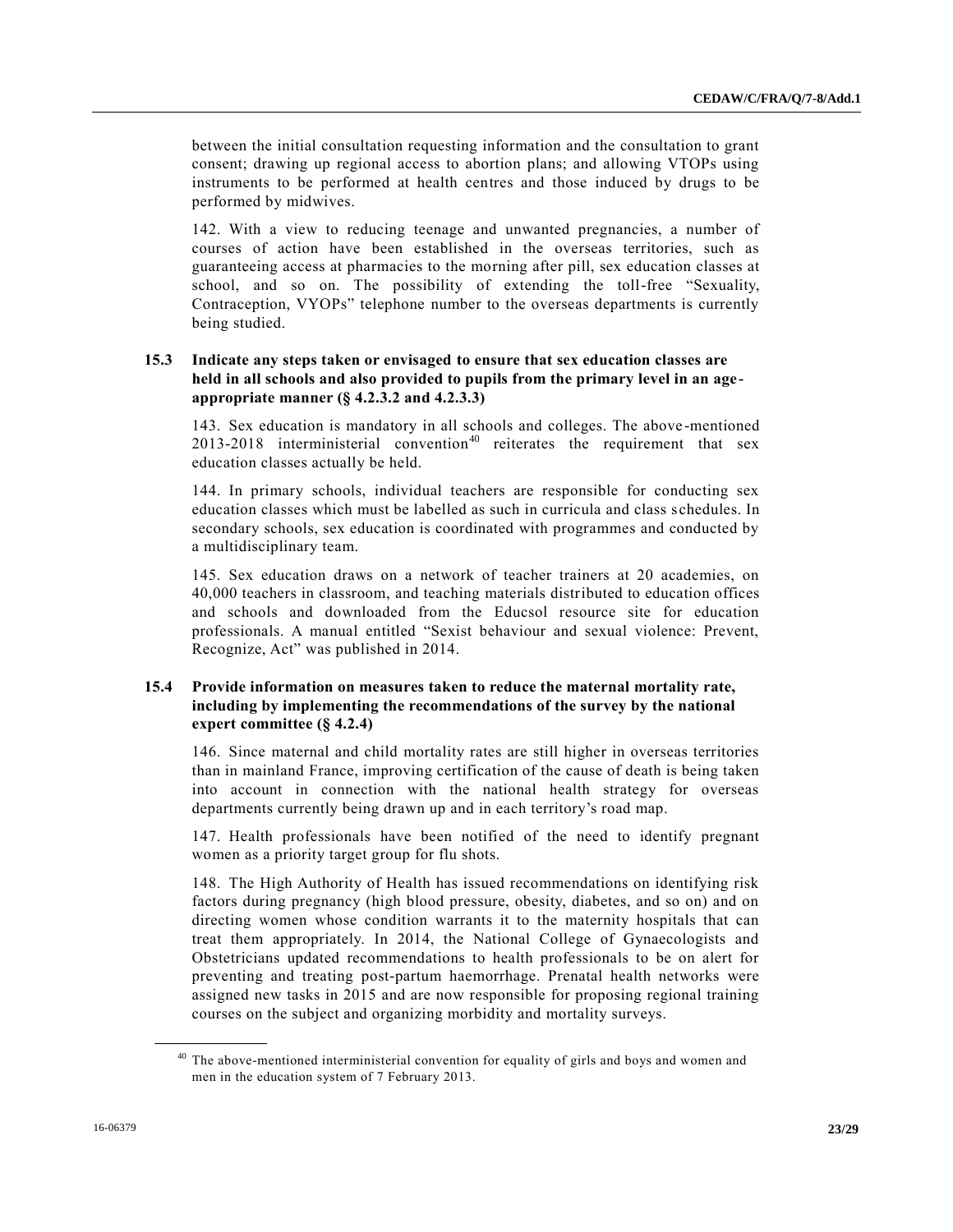#### **15.5 Indicate what measures are planned to further combat new HIV infections in women, especially in the most exposed groups (§ 4.2.1.3), such as women with a low level of education, migrants and sex workers**

149. Since 2014, the Ministry has been in partnership with nationwide associations engaged in informational, prevention and screening activities as well as support and assistance for persons living with HIV/AIDS in priority groups (men having sex with men, migrants) and the general public (especially women). With that support, every year some 30 national associations participate in the implementation of these actions to fight HIV/AIDS.

150. A policy of better targeted screening, accompanied by prevention activities, is now being implemented, be it in the form of community screening using Rapid Diagnostic Testing or repeated testing among the most at-risk groups, including migrant women and prostitutes.

## **Disadvantaged groups of women (Question No. 16)**

**16.1 In its report, the State party acknowledges that immigrant women are exposed to situations of inequality and violence more frequently than other women (§ 2.2.1.1). In the light of the current social and political context, which is characterized by an increasing number of acts of a racist, xenophobic and Islamophobic nature, provide information on measures taken or envisaged to combat all forms of discrimination against women belonging to racial, ethnic, national and religious minorities, including women living in sensitive urban areas, in particular single mothers, to ensure their equal access to employment, social security and social services, housing, health and education, and to the public and political arenas**

151. The Act of 4 August 2014 strengthens the rights of foreign women victims of domestic violence in that they are now exempt from taxes and stamp duties when their residence permits are issued or renewed, regardless of the reason for the breakdown of the conjugal relationship.

152. Act No. 2014-173 of 21 February 2014 on urban planning and cohesion introduced a new generation of city contracts, one of whose across the board features is equality between women and men.

153. Under the three-year (2013-2015) agreement on targets for working class neighbourhoods, the 2016 guidelines aim to improve women's civic participation and their role in the public arena by developing local strategies for accessing the job market and generating activities.

154. The unemployment rate among female migrants aged between 15 and 64 is 25 per cent (2011), whereas the rate for the French female population is under 10 per cent. Those differences are accentuated in priority urban districts where women migrants are a majority. Actions are therefore being undertaken to assist women residing in those districts and women aged 16 to 25, monitored by local task forces.

#### **16.2 Also indicate measures taken to ensure that racist, xenophobic, Islamophobic and sexist acts are thoroughly investigated**

155. Prosecutors are required to react firmly and swiftly to such criminal acts by characterizing them at the highest level, taking specific aggravating circumstances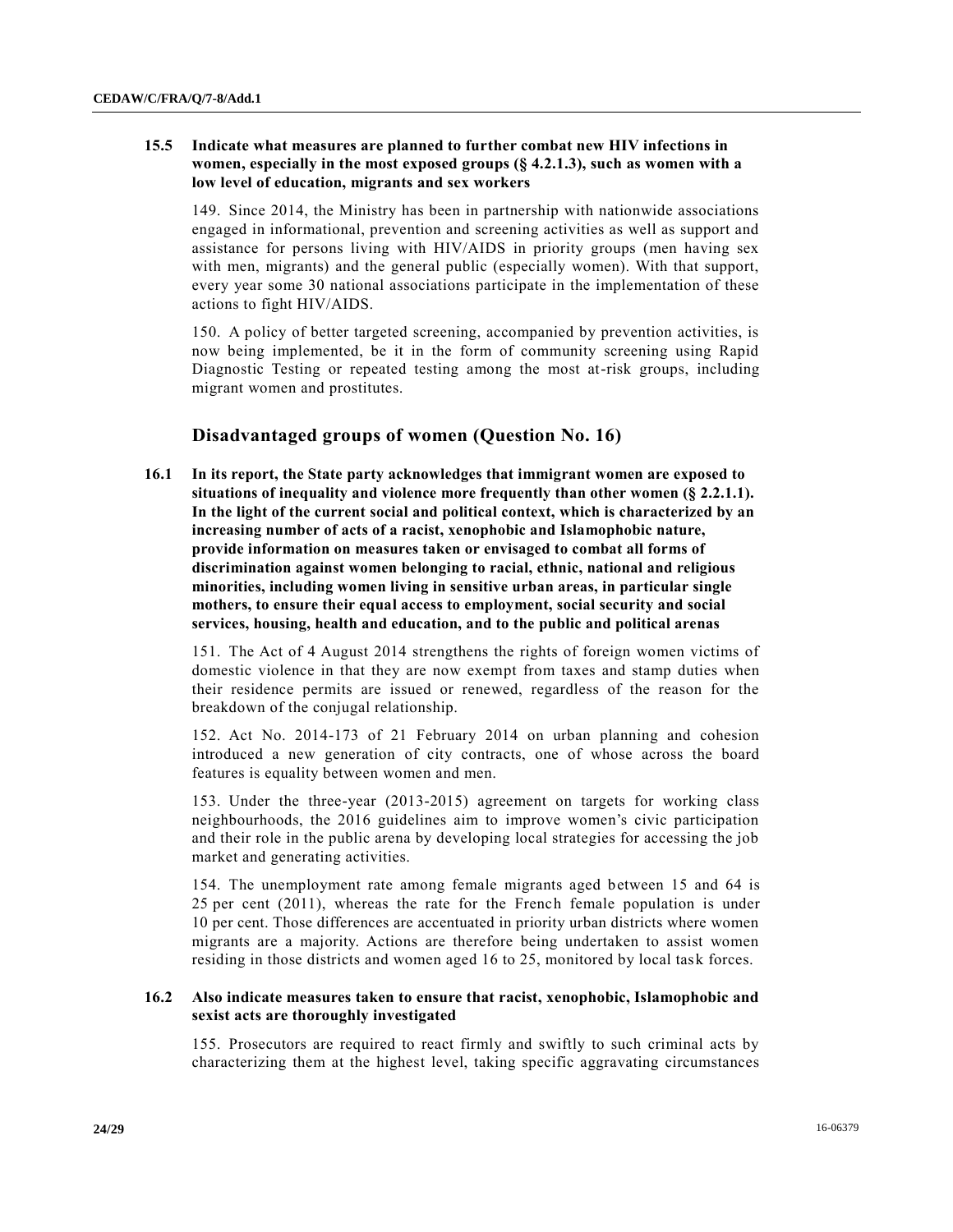into account, and using fast track prosecution mechanisms. They also have to ensure that victims are looked after and their complaints facilitated by the dissemination of complaint and reporting forms, immediate registration of the complaint, and placing limits on police notification requirements (*la limitation du recours à la maincourante*).

156. A judge specializing in racism and discrimination has been assigned to each prosecutor's department and an anti-discrimination unit set up in each high court to facilitate access to justice for victims and improve the quality of the response by the criminal justice system.

157. The purpose of the new website http://stop-discrimination.gouv.fr (2015) is to provide information to anyone who is a victim of discrimination or a witness of it. A new national awareness campaign called "All of us United against Hate" was launched on 28 March 2016.

#### **16.3 Further indicate whether any studies on violence against women and girls of immigrant origin have been conducted and used as a basis for the adoption of well targeted policies and programmes**

158. The National Institute for Demographic Research (INED has published a study on "Services provided by the Voice of Women Association to persons involved in forced marriage"  $(2014).$ <sup>41</sup>

159. The INED study on "Violence and gender relations: contexts and consequences of violence against women and men" (known as the Violence and gender relations (VIRAGE) survey) constructs a typology of forms of violence that makes it possible to differentiate victims' situations based on the nature, context and gravity of the acts they were subjected to. The first findings from this survey conducted in mainland France are expected by end-2016.

## **Disadvantaged groups of women (Question No. 17)**

**17. Provide information on current and planned initiatives to address the challenges that indigenous women and girls face in the overseas territories, including the limited access to birth registration, culturally and linguistically relevant education, health-care services and employment opportunities; the limited access to financial support to develop and implement income-generating projects and local training programmes; discriminatory customary laws, especially in the area of inheritance and succession (e.g. Kanak customary laws); the low representation in customary institutions (e.g. the Kanak Customary Senate); the difficulty that they experience in fully exercising their right to self-determination and determining their own priorities for development; the lack of recognition of their right to own, have access to and use their traditional lands, resources and territories; the deteriorating health and living conditions, sometimes owing to the expansion of extractive industries into their territories; and the high rates of domestic and sexual violence against them**

160. With respect to violence against women, the main associations seeking to prevent it and to provide assistance and shelter to women victims of it receive financial support for their activities, particularly from the State.

<sup>41</sup> http://femmes.gouv.fr/dossiers/lutte-contre-les-violences/publications-2/.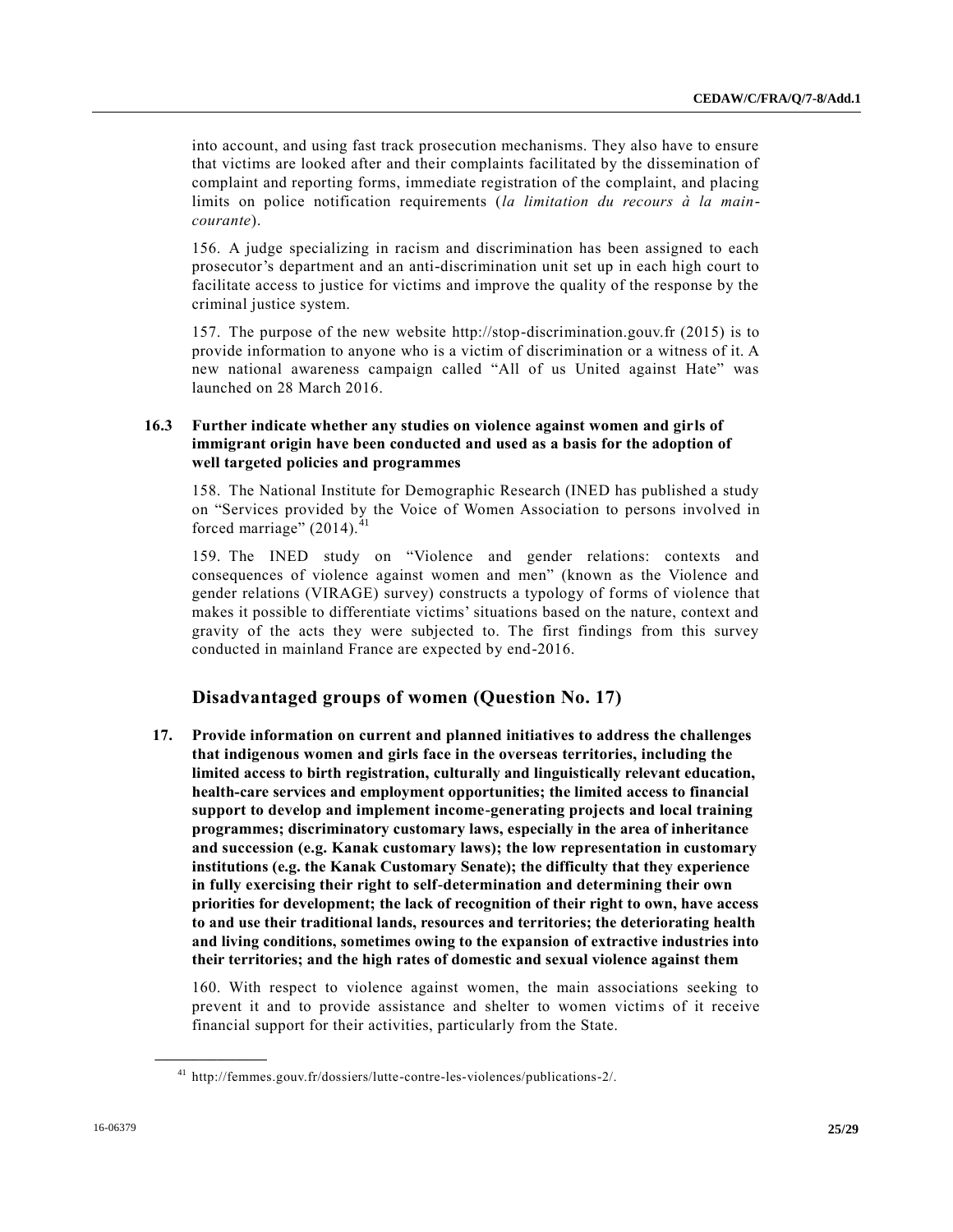161. The "grave danger" telephone protection mechanism is being tested in Guadeloupe and Réunion Island, before being deployed in all overseas departments. Also in those two departments, the National Institute for Demographic Research (INED) is implementing a preparatory phase of the VIRAGE survey (see above).

162. A national charter is in the process of being signed on setting up a network of day care centres (*crèches*) in which at least 30 per cent of the children would be children of parents receiving extra assistance to return to the workforce.

163. In New Caledonia, with a view to combating discriminatory customary law provisions, the Ministry for the Status of Women prepared an educational guide to women's rights. Meetings with the Customary Senate and Customary Authorities provided an opportunity to discuss developments with respect to the status of Kanak women. At Government level, working groups have been established to examine issues relating to marital property settlements, parental authority and child custody.

164. In French Polynesia, a "platform for promoting women's rights and an egalitarian social model" has been launched.

165. Act No. 2016-41 of 26 January 2016 on modernizing our health system provides for the drafting of a specific health strategy for overseas territories in order to overcome shortcomings with respect to prevention and ambulatory care.

### **Women and girl refugees and asylum-seekers (Question No. 18)**

**18. Provide information on measures to guarantee compliance with the international obligations of the State party towards women and girl refugees and asylumseekers, including the protection of their fundamental rights and the provision of basic services, and training and guidelines for law enforcement officials and border guards on the gender sensitive treatment of women and girl refugees and asylum-seekers, at all stages of the asylum procedure**

166. The Act of 29 July 2015 on amendments to asylum provisions pays particular heed to the situation of women and girl asylum-seekers.

167. Regarding the terms on which asylum is granted and procedures for examining applications for asylum, the Act provides a definition of acts and grounds for persecution entitling a person to refugee status that draws on the so-called "qualification" Directive of 13 December 2011, which specifies persecution grounds based on a person's belonging to a social group and it underscores the need to take gender-related factors into account. The Act provides for the possibility of the French Office for the Protection of Refugees and Stateless Persons (OFPRA) adjusting the procedures for examining applications for asylum, especially those made by vulnerable individuals.<sup>42</sup>

168. The threat of excision constitutes grounds for granting protection, either under the Geneva Convention or by virtue of subsidiary protection provisions. The Act provides for the possibility of the OFPRA requesting a medical examination aimed at ascertaining lack of mutilation and notifying the Public Prosecutor should the applicant refuse to submit to that examination or if mutilation is ascertained. The modalities of that examination shall be circumscribed and established by decree.

 $42$  See the reply to question No. 6 above.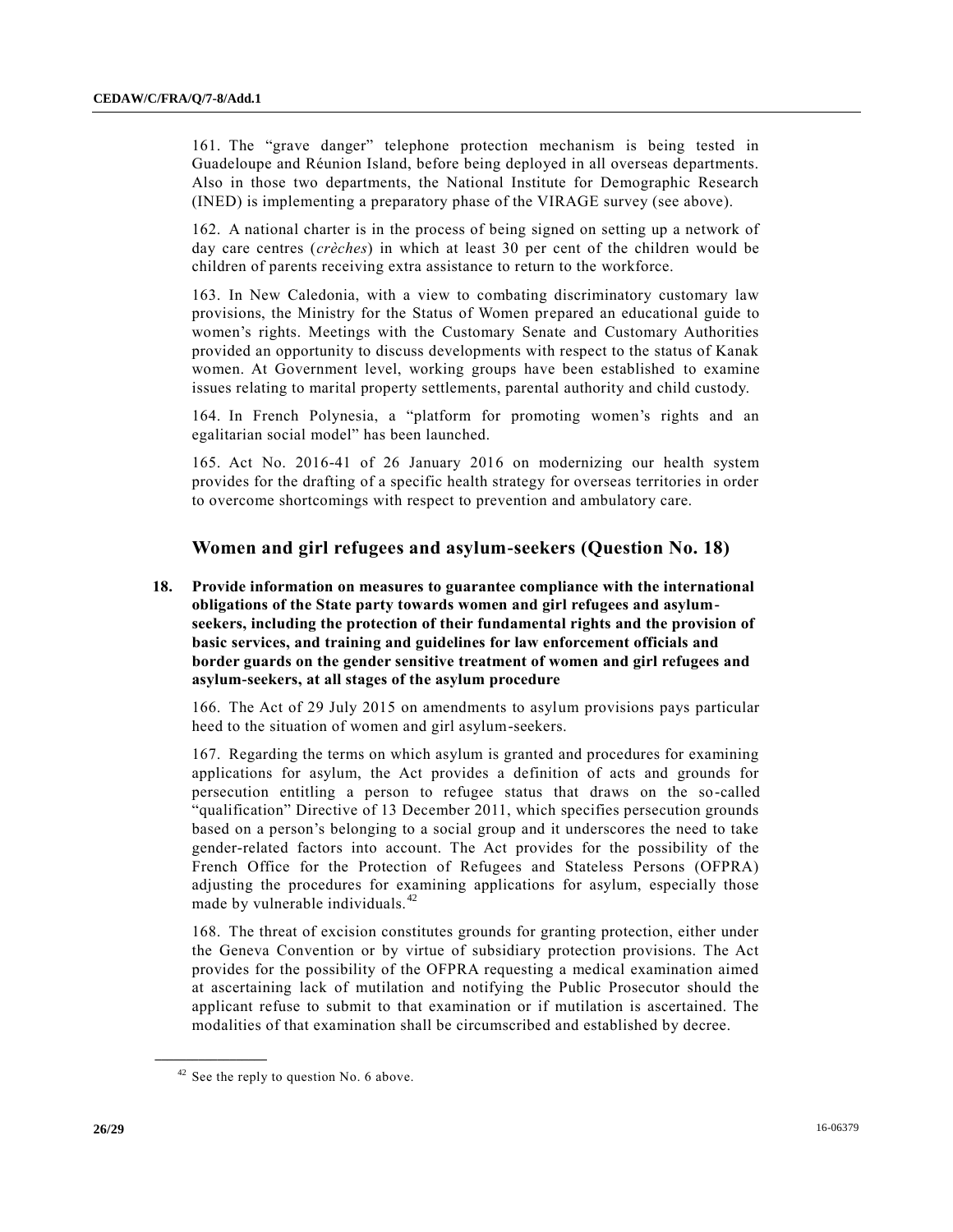169. Regarding the terms of admission, the Act provides for an assessment of the vulnerability of the asylum-seeker carried out by the Immigration and Integration Office (OFII) in order to determine any special reception needs. Those provisions may be applied to vulnerable women pursuant to the European "Reception" Directive of 26 June 2013: women victims of trafficking or other serious forms of violence.

170. The Act provides that, in implementing the rights granted to beneficiaries of a protection measure, account shall be taken of the situation of vulnerable persons with special needs.

171. Undocumented foreign nationals may request State medical assistance (AME), a mechanism that enables them to access health care. It is assigned when their residence and resources are stable. Once it has been assigned, AME is granted for one year. Renewals have to be applied for each year.

## **Marriage and family relations (Question No. 19)**

**19. Single parent families, often headed by women, are particularly exposed to the risk of poverty. Provide information on results of the safeguard mechanism against failure to pay maintenance, introduced by the Gender Equality Act on a pilot basis (§ 4.3.2). Indicate whether the mechanism will be extended for general implementation throughout the State party, including the overseas territories**

172. An 18-month pilot scheme was launched in October 2014 in 20 departments, aimed at strengthening the safeguard mechanism against failure to pay maintenance (GIPA) by disbursing a family support allowance to supplement low maintenance payments with up to  $E100$  per child; improving the terms governing the disbursement of family support allowances (ASF); and strengthening the collection of maintenance by the family allowance debtor organizations.

173. The outcome is positive in the sense that by February 2014, nearly 5,000 families were benefiting from minimum maintenance safeguards. The direct payment arrangement simplified the work of the organizations running the mechanism and should improve the maintenance collection rate.

174. Pursuant to the Act of 21 December 2015 on social security financing for 2016, the GIPA was implemented nationwide as of 1 April 2016.

175. In Réunion Island, where the GIPA was tested, efforts are focused on involving all the actors in the framework of steering committees run by the Family Allowances Fund: the high court, legal aid associations, and so on.

176. In Mayotte, the situation is more complicated, inasmuch as many mothers are undocumented and thus lack a bank account for depositing the maintenance.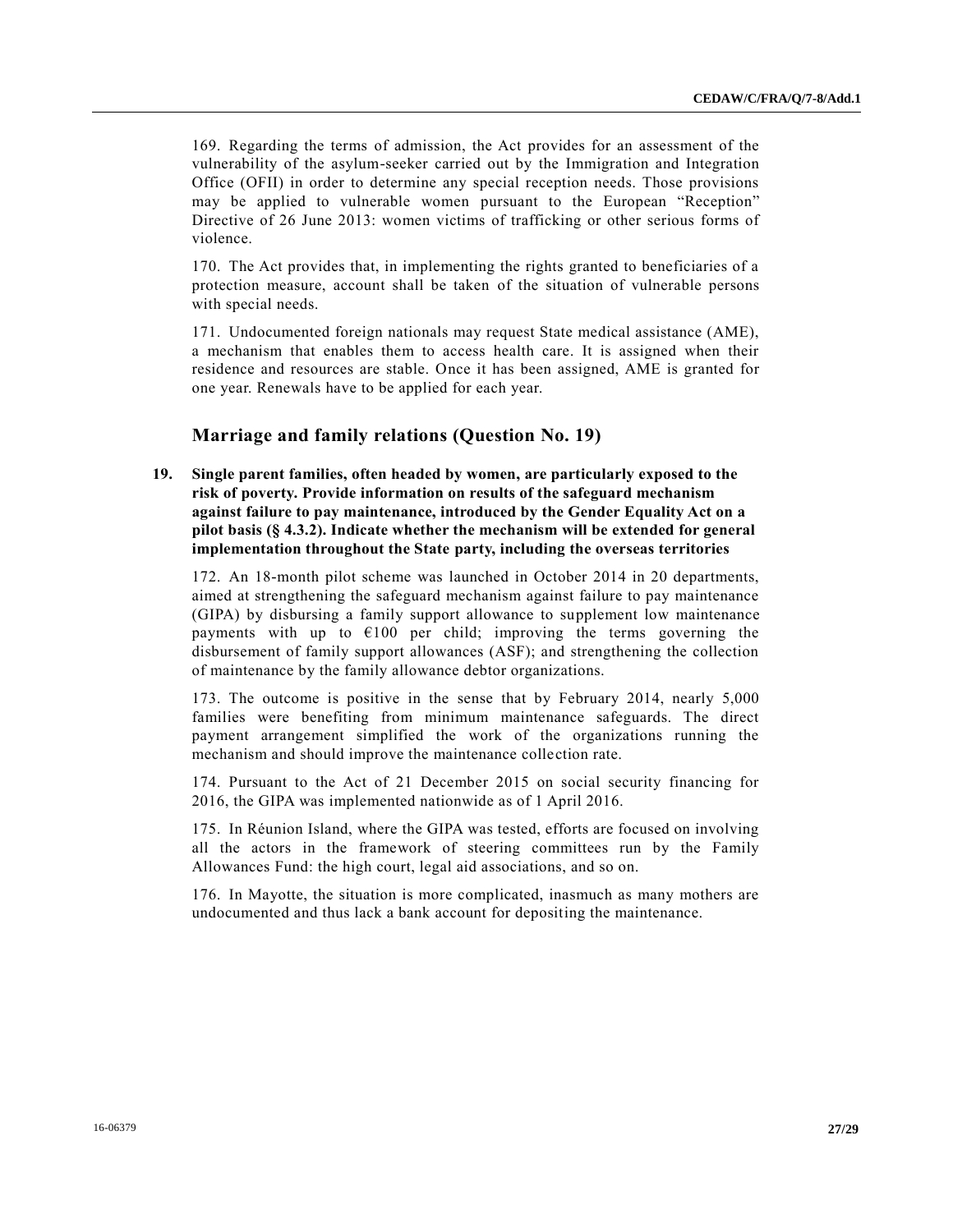## **Marriage and family relations (Question No. 20)**

#### **20.1 Indicate whether the six lines of action against forced marriage (§ 2.2.2.3) have been implemented to protect migrant women and women of immigrant origin in particular and indicate whether they have been implemented in the overseas territories**

177. A new criminal offence, coercion to marry, was introduced by the Act of 5 August 2013. Misleading a person into travelling abroad and obliging her or him to enter into marriage is henceforth punishable with three years' imprisonment and a €45,000 fine.

178. The above-mentioned Act of 4 August requires free and informed consent of the spouses, regardless of the personal law applicable if one spouse is a foreign national. Thus, the free and informed consent provided for under French law prevails over foreign laws that have a more restricted concept of marital consent.

179. On 4 July 2014, France ratified the Council of Europe Convention on the prevention and fight against violence against women and domestic violence

180. Efforts to combat forced marriage are written into the fourth interministerial plan for preventing and combating violence against women (2014-2016).<sup>43</sup>

181. Regarding overseas territories, this violence is still poorly characterized in Réunion Island and in Mayotte. Cases that are detected are handled by the Association for the condition of women and assistance to victims (AFCAV).

#### **20.2 Indicate whether the offence introduced in article 222-14-4 of the Penal Code (misleading a person to travel abroad and obliging her or him to marry) has yet been committed and prosecuted. Also indicate the legal conditions under which cases of forced marriage committed outside the territory of the State party can be prosecuted in the State party. Article 222-14-4 of the Penal Code, which criminalizes misleading a person into travelling abroad and obliging her or him to enter into marriage, has been applicable since the entry into force of the Act of 7 August 2013. The circumstances under which it is applicable are specified in a circular of 19 December 2013. Apart from that offence, there are other mechanisms allowing forced marriages contracted abroad to be prosecuted in France**

182. Act No. 2010-769 of 9 July 2010 on violence specifically directed against women, on conjugal violence, and the impact of such violence on children, established as an aggravating factor assault on a person committed in order to force the victim to marry or enter into a civil union or because of that perso n's refusal to contract that marriage or union.

183. The Public Prosecutors' Office may prosecute those offences without a prior complaint by the victim or her or his successors and without an official denunciation by the authorities in the country in which the deed was committed.

184. Whoever commits these offences may, as an additional penalty, be banned from leaving the territory of the French Republic for five years (article 222 -47 of the Criminal Code).

 $43$  See the reply to question No. 5, above.